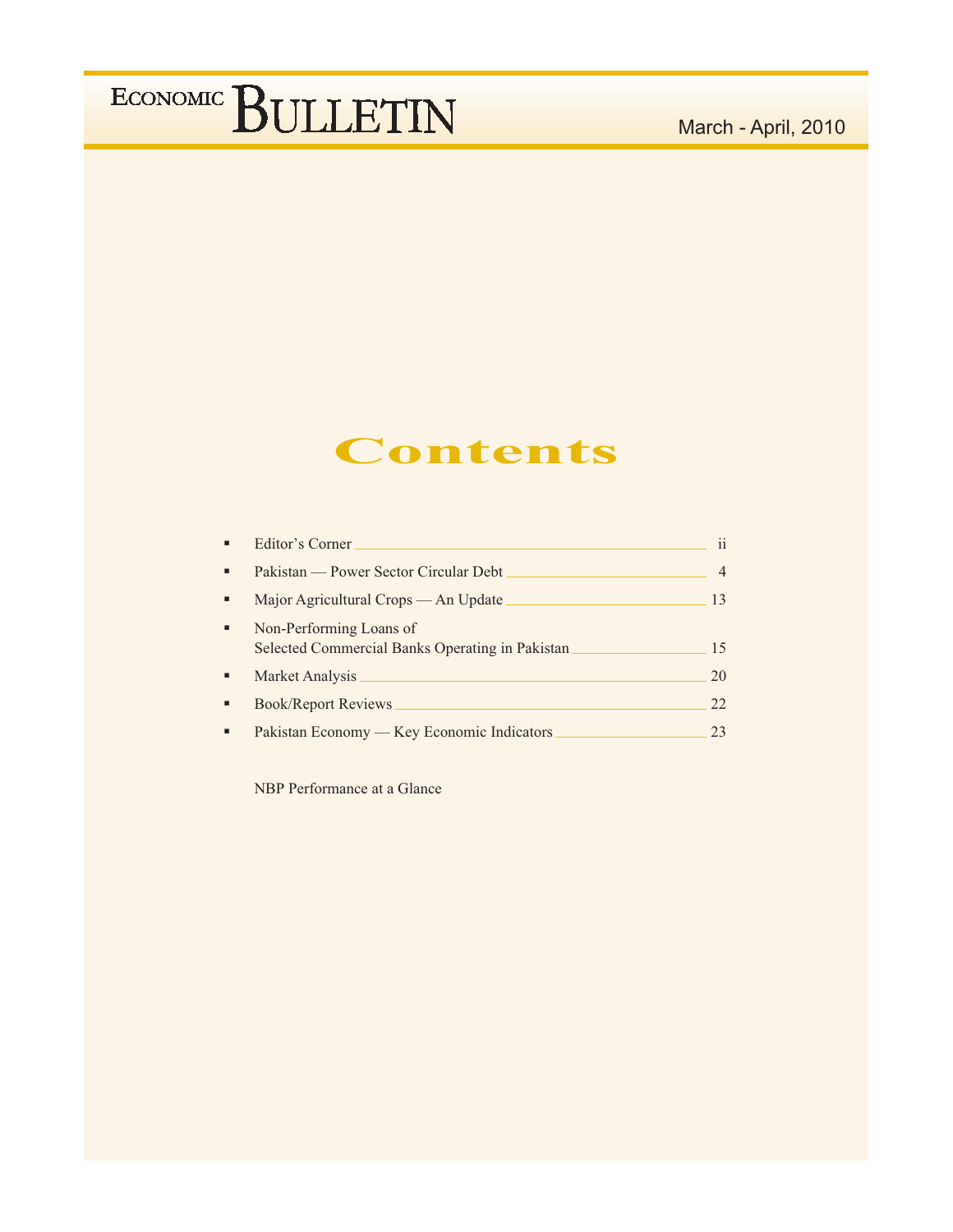### **Editor's Corner**

#### Dear Readers,

Development and Climate Change is the subject of the World Development Report 2010. Climate change threatens all countries, particularly developing ones. As the earth gets warmer its impact will be felt everywhere, with much of the damage taking place in developing countries. Millions of people from Bangladesh to Florida will suffer as the sea level rises, inundating settlements and contaminating fresh water. Severe droughts could be experienced in semiarid Africa, affecting efforts at enhancing food security, while the melting of the Himalayan glacier — which regulate river flow, generate hydropower and supply clean water would threaten rural livelihood.

In developing countries where large numbers remain hungry and suffer from poverty, pose a challenge for policymakers. Climate change only makes the challenge more complicated. First, the impact of a changing climate are already being felt, with more droughts, more floods, more strong storms and more heat waves — taxing individuals, and government and drawing resources away from development, states the World Development Report 2010. This in turn has an affect on agriculture, fisheries, forests, wetland areas that provide food, fuel and many services. Given the severity of the problems, countries cannot afford to ignore the consequences of climate change, but have to adopt public policy to cope with the new risks. If left unmanaged, climate change will reverse development progress.

Pakistan is no exception and is experiencing the effects of climate change. The global warming has led to the melting of the Himalayan glaciers and consequent depletion in the flow of water into the Indus River System and with temperatures rising this could continue, adversely affecting economic activities.

Early this year rivers were flowing with less water than what they normally do. Available figures show that the Indus, which was flowing at 24,300 cusecs on March 15 last year, fell to 21,300 cusecs this year in mid March, the Jhelum at Mangla flowed 20,800 cusecs against 25,300 cusecs same day last year. Downstream of Kotri barrage at Jamshoro, the Indus, the all year flowing river had turned dry. The Indus River System Authority which manages water resources had said that the rate of water flow in the country's major rivers had fallen and the total water stored in the Tarbela and Mangla reservoirs had dropped by 34 percent over the year. Water level in Rawal Dam had also depleted. Water flows downstream Chashma also dropped creating water shortages in Southern Punjab.

Water availability has fallen from about 5000 cubic meters per capita in the early 1950s to less than 1200 cubic meters per capita today. Pakistan has been categorised as a water stressed nation, and could turn if no concrete measures are adopted into a water starved country.

As Pakistan is a water stressed country, water and food security are, therefore, its major issues. The question arises if Pakistan can meet its water and food production challenges.

Large tracts of land area are arid or semi arid. The Indus Plain covers about 25 percent of total land area, where most of the irrigated agriculture takes place; 38 percent of Pakistan's irrigated lands are water logged, 14 percent land is saline and only 40–45 percent of cultivable land is under cultivation. Existing infrastructure is poorly maintained, storage capacity is very low, water pricing is poorly defined, difficulties with regard to Indus Water Treaty with neighbouring country has to be resolved and conservation has to be emphasised.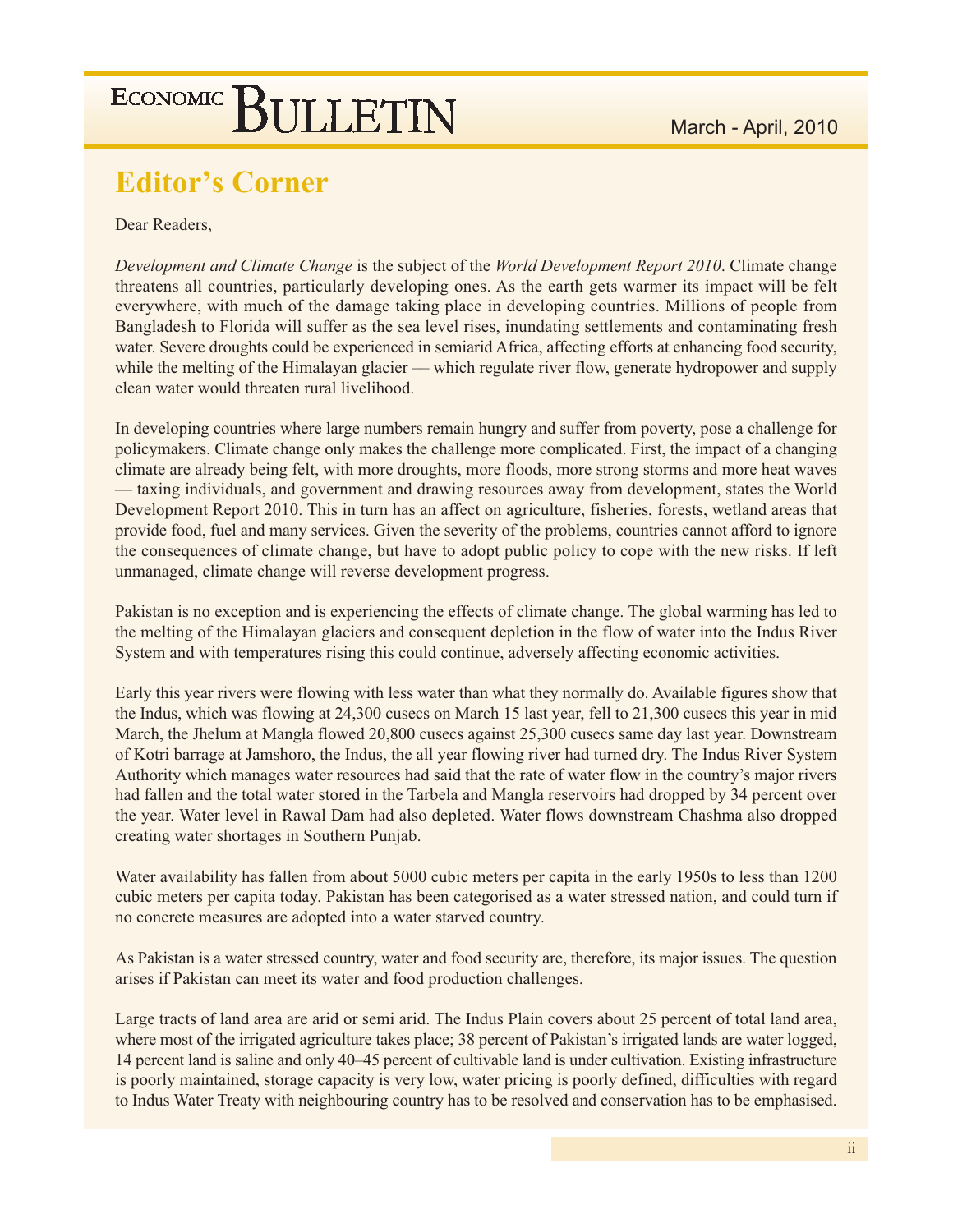Water issue is a big challenge for policymakers and all stakeholders. Given the crisis, the question arises of how best to use this scarce resource. To bring about any meaningful change in this whole discourse on water, significant measures would have to be undertaken; where a comprehensive management framework is chalked for all of Pakistan with a focus on managing water demand. People must be made aware that water is not an infinite source and there is a need for conservation. This is all the more essential given the country's rapidly growing population and consequent demand pressures on water.

The agricultural sector is the largest consumer of water. Pakistan's agricultural output is closely linked with the supply of irrigation water. However, agricultural productivity per unit of water is one of the lowest in the world. Steps taken for better irrigation in the sector can have a positive impact.

Existing infrastructure needs to be properly maintained to stop water from being wasted. Due to heavy silting, dams have lost 20–25 percent of their storage capacity; canals are unlined or poorly lined which results in water seepages when it runs through the canals; excessive loss of water due to antiquated agricultural techniques, over exploitation and mismanagement has reduced water tables in some areas, injudicious distribution are some of the factors behind water shortages in the country. Large investment allocation for water sector development is required to improve the existing infrastructure.

Farmers need to adopt on-farm drip irrigation system, a measure widely believed to conserve water. Drip irrigation allows for precise application of water into the roots of the plants, with little loss. Rice a thirsty crop could be grown using only half the amount of water and at the same time boosting harvest through a new method called the System of Rice Intensification.

Rainwater could be better utilized. In Islamabad a project had been initiated to use rainwater for growing crops and for drinking purposes. This project was initiated by Capital Development Authority (CDA) in collaboration with UNDP & Pakistan Council of Research for Water Resources. Cleaning of ravines was an integral part of rainwater harvesting mechanism.

In urban areas, people must be made aware that water has a value and they must cooperate. Consumer charges for usage of water through installation of meters could help check its demand. A project was undertaken by the Asian Development Bank in collaboration with the rural community of the village Varo in the district of Chakwal, Punjab. Water metering was introduced, and the community pays for the water they use. Similar steps are needed for other areas of the country.

Proper management of water resources could help stave off the looming scarcity crisis.

Ayesha Mahn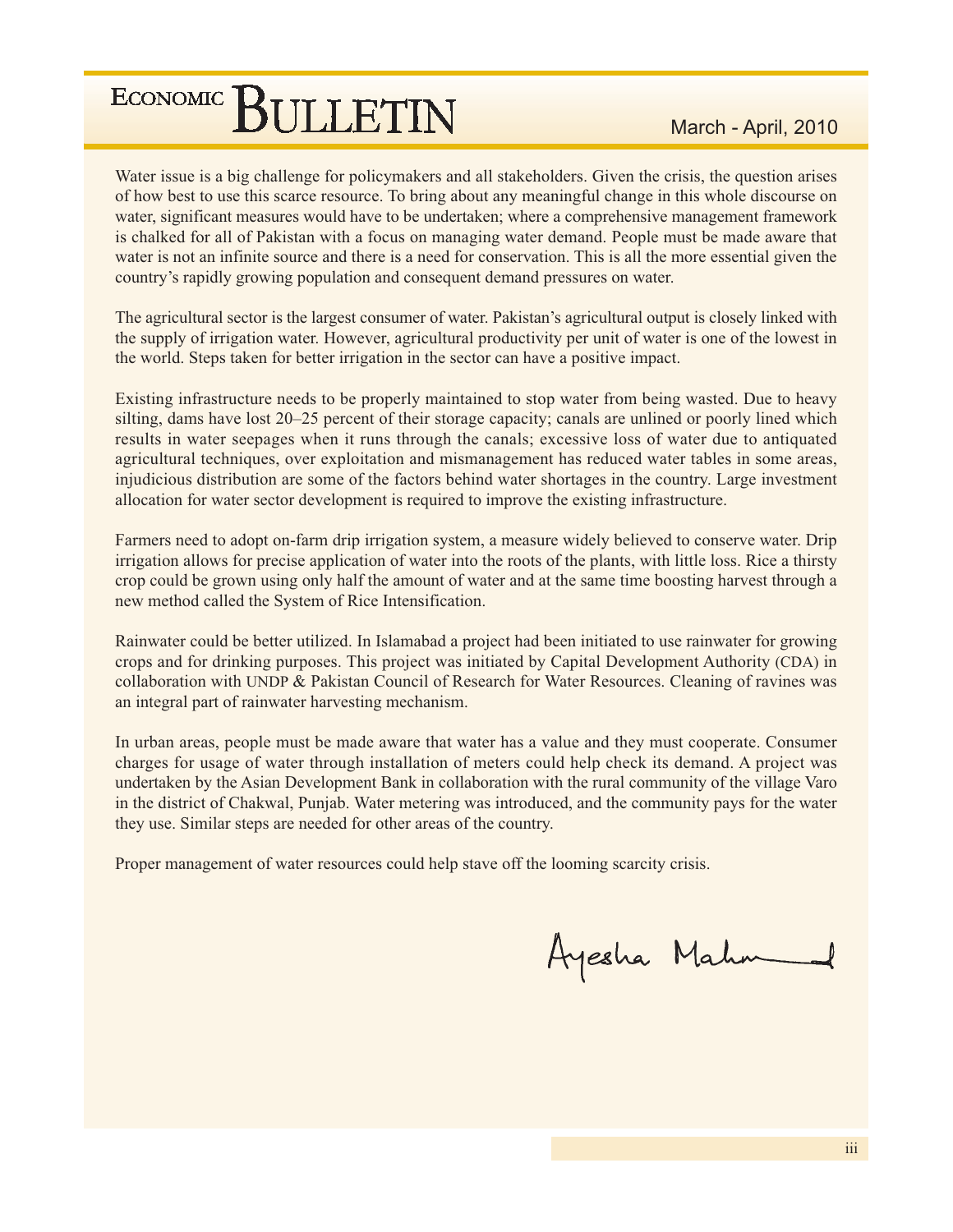### **Pakistan — Power Sector Circular Debt**

Energ Overy

One of the major challenges facing Pakistan is the energy crisis, which has become more intense in recent years. While the country suffered from energy shortages since FY2007, it worsened during FY2008-FY2009. Electricity shortages nationwide hover around 3500–5000MW. During the summer of FY2009, the supply deficit had reached 5000 MW. As a result, load shedding is a daily occurrence. Prolonged hours of load shedding, in some places 10-12 hours has stifled

commerce and industrial activity, slowing down economic growth and global competitiveness. As the economy grew at an average of 6.6 percent during FY2004-08, it translated into a rapid increase in energy demand of about 8.4 percent per year, Asian Development Bank estimates. Primary energy supplies increased

at only 6 percent during this period. In FY2008,

the primary commercial energy supplies stood

at 63 mtoe. The share of natural gas was 47.5 percent, followed by oil 30.5 percent, hydroelectricity 10.9 percent, coal 9.2 percent, nuclear electricity 1.2 percent, LPG 0.7 percent

and imported electricity 0.1 percent.

Energy demand outstrips supplies

Energy

deficit

increases

#### Oil

| Recoverable reserves of crude oil                                           | $326.67$ mn bls          |
|-----------------------------------------------------------------------------|--------------------------|
| June 30,2008<br>Oil production during FY08<br>Total refining capacity as on | $25.603$ mn bls          |
| June 30, 2008                                                               | 13 mn tonnes             |
| Total crude oil processed<br>in the refineries                              | $11.689$ mn tonnes       |
| Crude oil import FY08                                                       | \$5.74 billion           |
| Consumption of petroleum<br>products in power sector<br>during FY08         | 7.083 mn tonnes          |
| Gas                                                                         |                          |
| Recoverable reserves of natural                                             | $20.790$ to $11.20$ $64$ |

| gas as on June 30, 2008                                   | 29.789 trillion cft |
|-----------------------------------------------------------|---------------------|
| Production in FY08                                        | 1.454 trillion cft  |
| Consumption of natural gas<br>in power sector during FY08 | 429,892 mn cft      |

| No of gas consumers  | 5262 thousand |
|----------------------|---------------|
| Domestic consumers   | 5181 thousand |
| Commercial consumers | 72 thousand   |
| Industrial consumers | 9 thousand    |
|                      |               |

#### Coal

|          | Coal reserves as on<br>June 30, 2008              | about 186 bn tonnes                 |
|----------|---------------------------------------------------|-------------------------------------|
|          | Production of coal in FY08                        | 4.12 bn tonnes                      |
|          | Total coal imported FY08<br>Cost                  | 5.986 mn tonnes<br>$Rs15.7$ billion |
|          | Coal consumption in<br>power sector FY08          | 162 thousand tonnes                 |
| .<br>iew | Electricity generated<br>through coal FY08        | 136 GWh                             |
|          | Hydroelectricity                                  |                                     |
|          | Hydropower generation<br>as on June 30, 2008      | 6474 MW                             |
|          | Electricity generation<br>through hydel sources   | 28667 GWh                           |
|          | <b>Nuclear Electricity</b>                        |                                     |
|          | Installed nuclear capacity<br>as on June 30, 2008 | 462 MW                              |
|          | Electricity generated<br>through nuclear power    | 2832 GWh                            |
|          |                                                   |                                     |

Source: State of Industry Report 2009, NEPRA

Energy demand is expected to grow at an annual rate of 7–8 percent in the medium term and as Pakistan is a net energy importer, the annual energy bill is expected to exceed \$27 billion by FY2018, against the oil import bill of \$10 billion in FY2009.

Pakistan suffers from a chronic shortfall between electricity demand and supply. This will continue to seriously limit productivity and economic growth until the issues in the power sector are resolved in a sustainable manner.

The energy sector is faced with a number of challenges which are major constraints to sustainable power supply. These include among others: -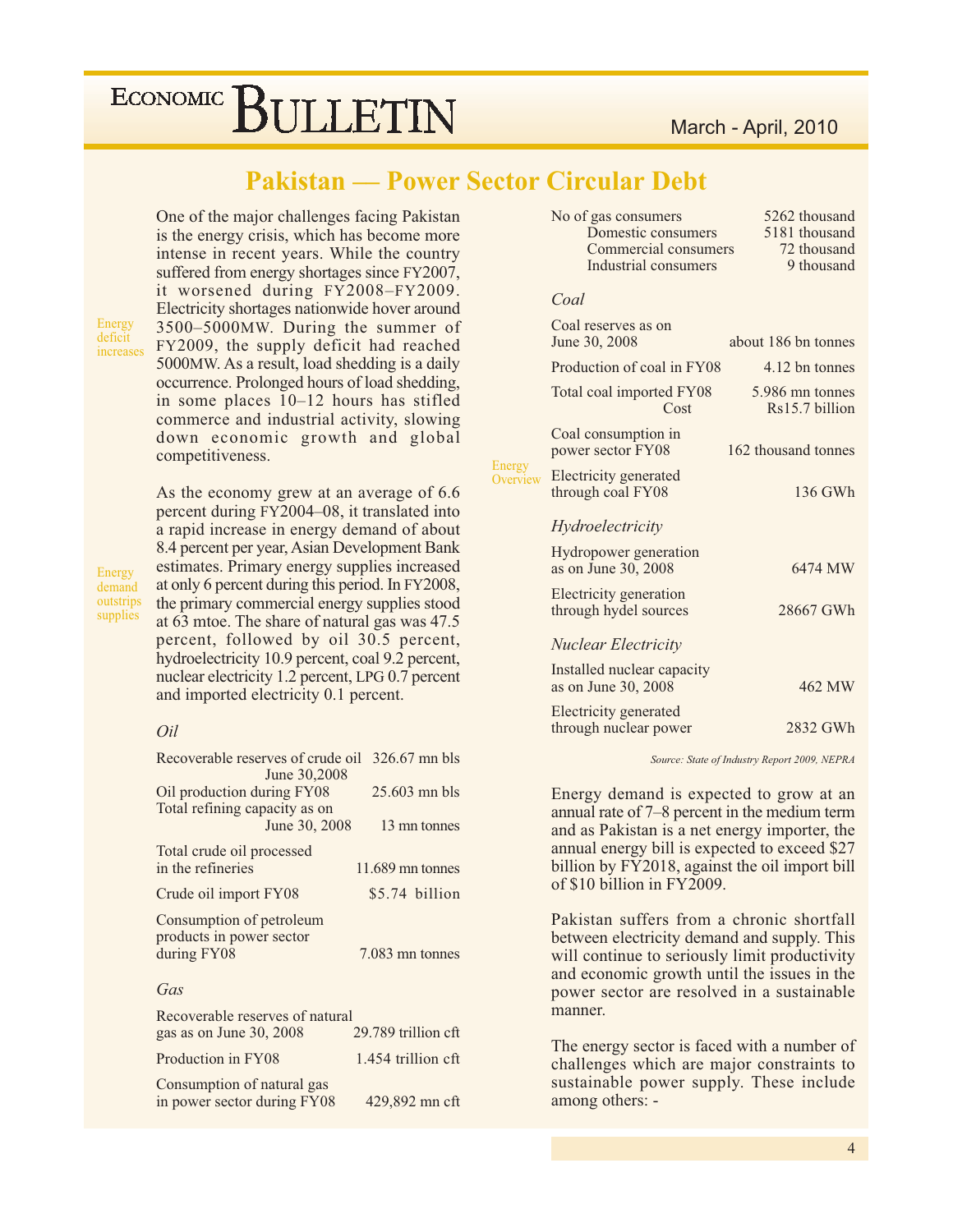- Available power generation capacity is lower than the total installed capacity, resulting in shortfall in electricity supply.
- New capacity has not been added in line with demand.

Public sector thermal power plants are in dilapidated condition due to poor maintenance.

- System suffers from high transmission and distribution losses.
	- Inadequate investment in the sector.
	- Lack of investment in replacing obsolete technology and infrastructures is a cause for inefficiencies.
	- Fiscal issues are a primary cause of sector deterioration.

During FY2008 the fiscal issues in the power sector became severe. The fiscal imbalances have created an inter-corporate circular debt problem, hindering the power generation companies from producing at optimal production levels. An Asian Development Bank Report "Proposed Program Cluster & Loans for Subprogram 1, Islamic Republic of Pakistan: Accelerating Economic Transformation Program", published in 2008 states, 'The power subsidy payments budgeted and to be paid by the Government, have reached unsustainable levels due to sharp increase in the international oil prices. This is accentuated as Pakistan's domestic production, catering for 25 percent of country's needs, is also linked to the international oil prices. Consequently, the power sector subsidies, the differential between the National Electric Power Regulatory Authority determined and Government notified tariff, has grown substantially by more than 400 percent (from the budgeted Rs25 billion to actual Rs133 billion) during FY2008, primarily by high fuel price for thermal generation.

The delayed subsidy payments by the Government has led to insufficient capital (cash) in the power sector, making the power distribution companies (DISCOs) unable to pay their liabilities including purchase of electricity as well as limiting maintenance, augmentation, and expansion funding. This

cash shortfall has spilled into power generation companies, rendering them unable to pay for the fuel deliveries. The next  $link - oil/gas$ producers – are being partially paid by the fuel distribution companies. As a result, a serious circular debt problem has emerged between the power utilities, fuel suppliers and the engineering industry.'

Despite the increase in the costs of production, consumers electricity tariffs had not been increased for several years before 2008 when the oil price hike substantially raised generation costs and the need for much higher tariff differential subsidies. The lack, however, of timely subsidy payments created an inter corporate circular debt problem. The stakeholders in the circular debt are: -

federal/provincial governments power distributors like KESC

Stake-

Debt

 $PSO's$ 

receiv-

- holders in power producers like PEPCO & HUBCO the
- circular fuel suppliers like government owned debt Pakistan State Oil and partially state owned Pak Arab Refinery.

The factors responsible for the Circular Debt in Pakistan can be briefly stated as:

- Government unable to pay power tariff subsidies to electricity distribution companies like PEPCO, KESC etc.
- Electricity distribution companies fail to collect dues from consumers.
- Factors Subsequently the distribution companies responsible for default on payment to power producers like Circular Hubco, KAPCO etc.
	- Power producers are not able to make payments for fuel oil purchases from oil companies, like Pakistan State Oil.
	- Oil companies delay settling the payable to refineries.

Pakistan State Oil, which handles more than 90 percent of the country's oil product import and has the largest distribution network, has seen its receivable rise from Rs73 billion by ables rise end November 2009 to over Rs103 billion by early 2010. PSO's payables have also increased to about Rs68.5 billion by February 23. These

### March - April, 2010

traints to development

Cons-

Fiscal

issues

severe

become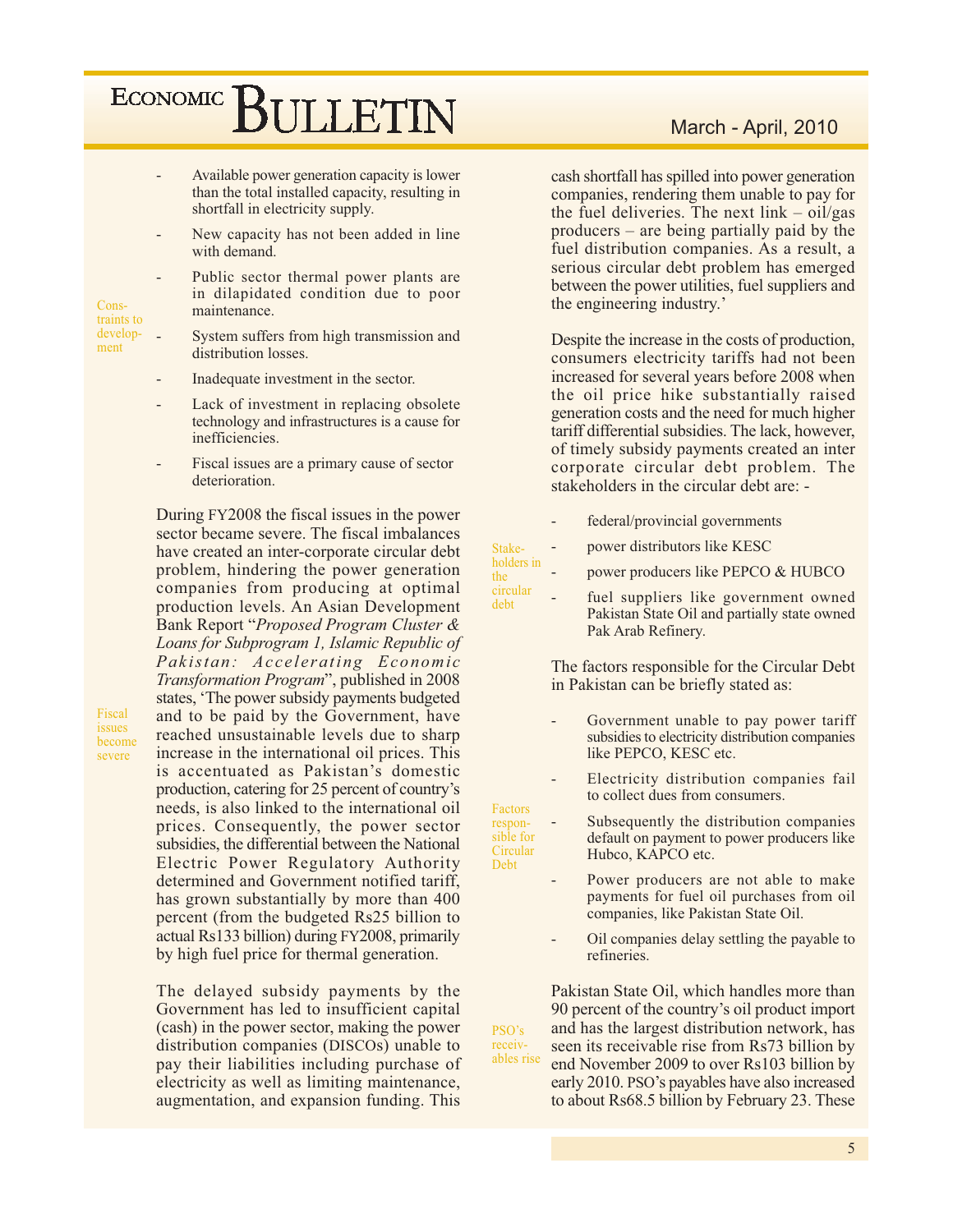Refineries operating below their production capacity

include Rs35.3 billion to PARCO, Rs14 billion to Pakistan Refinery Ltd, Rs15 billion to Attock Oil, Rs8.7 billion to National Refinery and Rs5 billion to Bosicor Refinery. Because of the circular debt, most of the refineries are running at half their production capacity. They have suffered losses and their earnings have dropped. The refineries are also facing financial problems in clearing their dues to Oil & Gas Development Company.

Pakistan State Oil's receivables running into millions stand against the electricity generation companies, which are faced with payment problems from the electricity distribution companies. As the refineries have not been paid by PSO, there have been instances in the recent past when they have threathened to close down their plants. This could have created serious problems if oil supply to the country's thermal plants had been curtailed.

#### Circular Debt\*

| Payable                                | Receivable       | Amount<br>(Rs Bn) |
|----------------------------------------|------------------|-------------------|
| PEPCO (Wapda)                          | <b>PSO</b>       | 34.0              |
| Kot Addu Power Company Limited         | PSO <sub>1</sub> | 17.32             |
| Hub Power Company                      | <b>PSO</b>       | 33.95             |
| Pakistan International Airlines        | <b>PSO</b>       | 1.32              |
| Pakistan State Oil (PSO)               | PARCO            | 25.0              |
| <b>PSO</b>                             | PRL              | 12.0              |
| <b>PSO</b>                             | NRL              | 8.0               |
| <b>PSO</b>                             | ARL              | 15.0              |
| Government for Subsidy                 | <b>PEPCO</b>     | 43.0              |
| Government for Subsidy                 | <b>KESC</b>      | 15.0              |
| Subsidy for reduced electricity tariff |                  |                   |

\* Figures as of February 2010.

Source: Daily Times, March 31, 2010

corporation

|             | PARCO Pak Arab Refinery Ltd |
|-------------|-----------------------------|
| PRL         | Pakistan Refinery Ltd       |
| <b>NRL</b>  | National Refinery Ltd       |
| ARL         | Arab Refinery Ltd           |
| <b>KESC</b> | Karachi Electric Supply C   |

The Asian Development Bank in its Report 'Proposed Loans for Subprogram 2 Islamic Republic of Pakistan: Accelerating Economic Transformation Programme' published in June 2009 has re-emphasised the financial issues facing Pakistan's energy sector, an issue already mentioned in its early report. We reproduce excerpts from the said Report.

#### March - April, 2010

"From 2003-2007, customer tariffs were not raised despite the threefold increase in cost. Despite the 20 percent increase in 2008/09, the extraordinary spike in oil prices accelerated the payment arrears to the power generating companies, and plants were not able to operate at optimal capacity due to lack of funds to pay for fuel. These conditions made the environment difficult for increased private investment in power generation through IPPs or rentals.

Higher

accele-

rates

arrears

Payables

rise to **Rs407** bn

oil prices

The National Electricity Power Regulatory Authority (NEPRA) determines generation, transmission, distribution and retail/wholesale tariffs. The price is determined at full cost recovery and agreed profitability. Based on the determination, the Government notifies the official tariff. For the retail/wholesale tariff, any difference between the determined and notified tariff should be paid by the Government through the tariff differential subsidy.

Tariff differential subsidies were to be paid to the power distribution companies (DISCOs) to make up for the shortfall in the customer tariff and cost recovery tariff. It is estimated that Rs308 billion of subsidy is owed by the Government. With this and non-payment by public and private customers (Rs226 billion), the DISCOs accumulated Rs407 billion (\$5.08) billion) of payables for their electricity purchase from the National Transmission Dispatch Company (NTDC), being the Central Power Purchasing Agency (CPPA), as of 31 **March 2009.** 

Further, a total amount of Rs216 billion of bank debt has been accumulated by WAPDA, DISCOs and NTDC to remedy the cash shortfall. To service this debt, tariffs need to be significantly increased or the Government needs to take over the debt. Independent Power Producers (IPPs) and Public Sector Generating Company (GENCOs) also need to be paid Rs142 billion cash immediately for them to be able to provide power at optimal capacity.

Electric power in Pakistan comes from a variety of sources, thermal, hydroelectricity and nuclear. The two main companies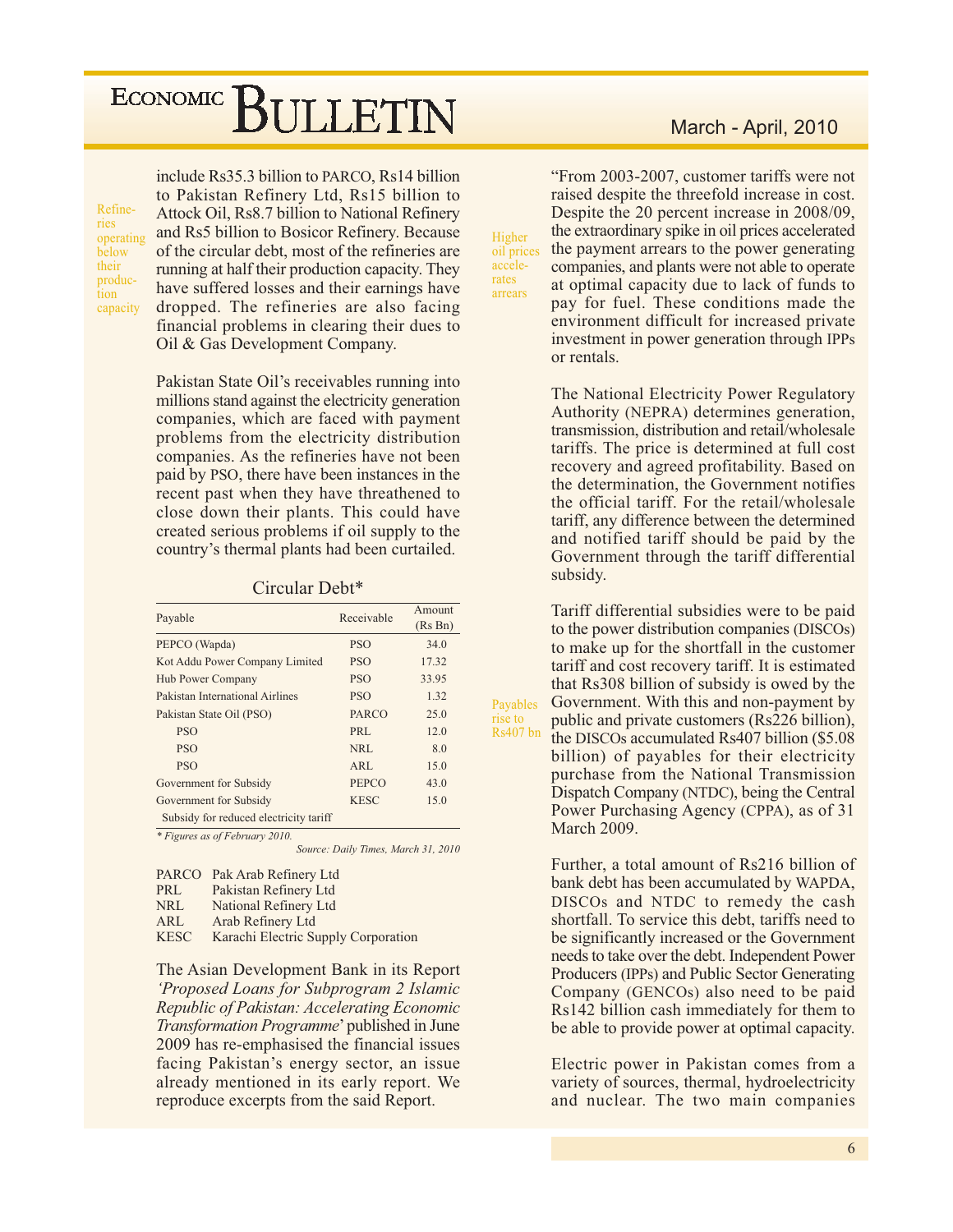generating electricity are Water & Power Development Authority (WAPDA) and Karachi Electric Supply Corporation (KESC). WAPDA supplies electric power to all of Pakistan except for Karachi which is supplied by KESC. More than two-thirds of the electricity generated comes from the thermal stations powered by oil, natural gas and coal. In recent years, an increase in thermal power generations has come from the Independent Power Producers (IPPs). Public sector thermal power plants are dilapidated, operating at 25 percent reduced output, and at much lower efficiency rates compared to similar plants elsewhere, primarily a result of inadequate maintenance.

Majority of Pakistan's power generation is

thermal, with furnace oil, high-speed diesel

Thermal power generation

depen-

and natural gas as fuels; coal is almost nonexistent. The share of oil, gas and coal used for thermal generation during the year 2007-Economy 08 was 32.1 percent, 34.3 percent and 0.1 dent on percent respectively. The country's power oil import production is dominated by thermal power plants running on oil and gas. The economy is heavily dependent on import of oil for its domestic energy requirement due to a large

#### Installed Generation Capacity by Type

number of oil-fired power plants.

|                                   |             |         | (MW)    |
|-----------------------------------|-------------|---------|---------|
|                                   | $2003 - 04$ | 2005-06 | 2007-08 |
| <b>THERMAL</b>                    |             |         |         |
| <b>GENCOs</b>                     | 4834        | 4834    | 4899    |
| IPPs (connected with PEPCO)       | 5715        | 5743    | 6129    |
| (connected with KESC)             | 262         | 262     | 262     |
| <b>KESC own GENCO</b>             | 1756        | 1756    | 1756    |
| Sub-Total                         | 12567       | 12595   | 13046   |
| Percentage share                  | 64.37       | 64.42   | 65.29   |
| <b>HYDEL</b>                      |             |         |         |
| <b>WAPDA</b>                      | 6463        | 6463    | 6444    |
| <b>IPPs</b>                       | 30          | 30      | 30      |
| Sub-Total                         | 6493        | 6493    | 6474    |
| Percentage share                  | 33.26       | 33.21   | 32.40   |
| <b>NUCLEAR</b>                    |             |         |         |
| <b>CHASNUPP</b> (connected        |             |         |         |
| with PEPCO System)                | 325         | 325     | 325     |
| KANUPP (connected                 |             |         |         |
| with KESC System                  | 137         | 137     | 137     |
| Sub-Total                         | 462         | 462     | 462     |
| Percentage                        | 2.37        | 2.36    | 2.31    |
| <b>Total Installed Generation</b> |             |         |         |
| <b>Capacity of the Country</b>    | 19522       | 19550   | 19982   |

#### March - April, 2010

The import of oil which in FY08 amounted to \$11.5 billion, is a major reason for the widening trade account and subsequently the current account deficit. As most of the upcoming power projects in the country would be based on oil and gas, it would widen the current account deficit.

For the energy sector the Medium Term Development Framework (MTDF) 2005-10 presented Energy Mix Plan Projections for the next 25 years. The following table compares the latest available figure (FY09) with the projections for fuel for short term  $(2010).$ 

**MTDF** 

future

energy

plan

presents

The table shows that by 2008-09 (latest) available), the share of oil in total supplies stood at 32.1 percent, quite above the figure of 26 percent projected to be achieved by 2010. Similarly the share of hydro in the energy mix falls short of the target of 13.9 percent, but the share of natural gas is quite close to the short term projection.

Energy Mix

|                      |      |                   | $\sqrt{9}$ |
|----------------------|------|-------------------|------------|
|                      | 2004 | Projected<br>2010 | 2008-09    |
| <b>MTOE</b><br>Total | 50.8 | 79.39             | 62.6       |
| Oil                  | 30   | 26                | 32.1       |
| Natural gas          | 50   | 49                | 48.3       |
| Coal                 | 6.5  | 9                 | 7.6        |
| Hydro                | 12.7 | 13.9              | 10.6       |
| Renewable            | 0.0  | 1.1               | na         |
| Nuclear              | 0.8  | 0.9               | 0.6        |

Source: 1. Medium Term Development Framework 2005-10, Planning Commission, GoP, May 2005

> 2. Pakistan Energy Yearbook 2009, Ministry of Petroleum & Natural Resources

The MTDF had set certain physical targets for the energy sector. The Mid Term Review of the MTDF shows the achievements against the set targets for some of these.

Targets of **MTDF** Construct 23 hydel projects  $i)$ fell short Provision of 900MW through coal base projects Provision of 800MW through renewable energy projects Initiation of 7 projects with 736MW capacity

 $(0/3)$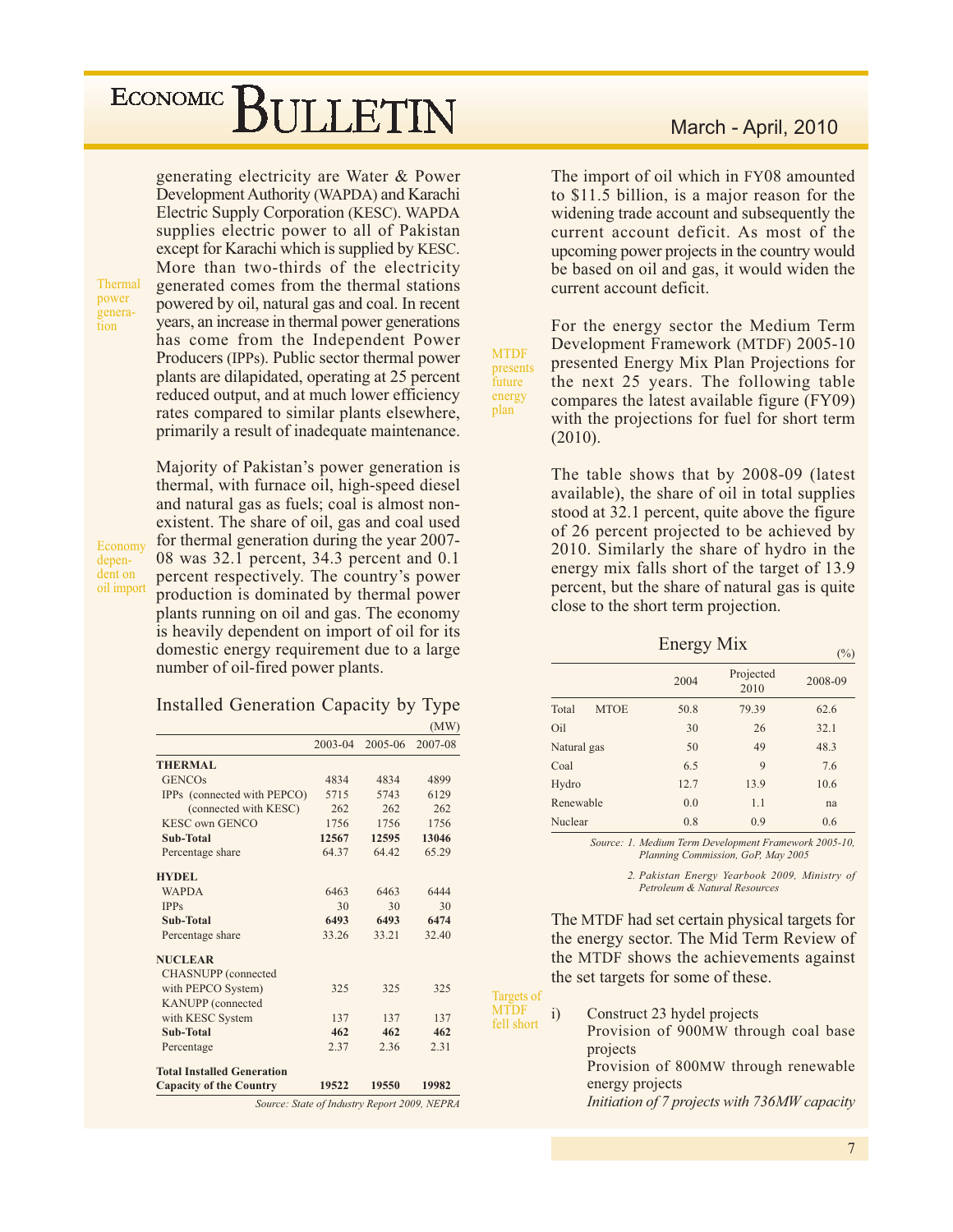| To resolve the circular debt problem, the Government has developed a Power Sector Circular Debt Resolution Plan in collaboration with<br>Asian Development Bank, World Bank and the IMF. The Plan has been presented in the ADB Report titled, 'Proposed Loans for Subprogram<br>2 Islamic Republic of Pakistan: Accelerating Economic Transformation Programme, June 2009.' |                          |              |
|------------------------------------------------------------------------------------------------------------------------------------------------------------------------------------------------------------------------------------------------------------------------------------------------------------------------------------------------------------------------------|--------------------------|--------------|
| The Plan addresses the three major issues of the power sector: Electricity Tariffs, Circular Debt and the Performance of Power<br>Companies. Details of the Plan are: -                                                                                                                                                                                                      |                          |              |
| Plan Details, Actions & Milestones                                                                                                                                                                                                                                                                                                                                           |                          |              |
| Action<br>Components                                                                                                                                                                                                                                                                                                                                                         | Milestone                | Timeline     |
| <b>Tariff Issues</b>                                                                                                                                                                                                                                                                                                                                                         |                          |              |
| enable<br>Enactment of legislation to amend NEPRA Act to                                                                                                                                                                                                                                                                                                                     | Enactment of legislation | 30 June 2009 |
| $\mathbf{M}$ of $\mathcal{C}$ and $\mathcal{C}$ and $\mathcal{C}$ and $\mathcal{C}$ and $\mathcal{C}$ and $\mathcal{C}$ and $\mathcal{C}$ and $\mathcal{C}$ and $\mathcal{C}$ and $\mathcal{C}$ and $\mathcal{C}$ and $\mathcal{C}$ and $\mathcal{C}$ and $\mathcal{C}$ and $\mathcal{C}$ and $\mathcal{C}$ and                                                              |                          |              |

| Components                                 | Action                                                                                                                                                                                                                                                                           | Milestone                                                                               | Timeline     |
|--------------------------------------------|----------------------------------------------------------------------------------------------------------------------------------------------------------------------------------------------------------------------------------------------------------------------------------|-----------------------------------------------------------------------------------------|--------------|
| <b>Tariff Issues</b>                       |                                                                                                                                                                                                                                                                                  |                                                                                         |              |
|                                            | Enactment of legislation to amend NEPRA Act to enable                                                                                                                                                                                                                            | Enactment of legislation                                                                | 30 June 2009 |
| $\odot$                                    | Notification of electricity tariffs issued by MOWP within 15 days of determination by NEPRA;                                                                                                                                                                                     |                                                                                         |              |
| $\hat{a}$                                  | If no GoP request for review then the determined tariff will be deemed notified at the expiry of 15 days;                                                                                                                                                                        |                                                                                         |              |
| (iii)                                      | tariff will be deemed notified within 15 days of original determination and any changes arising from the review<br>If NEPRA requires more than 15 days to satisfactory respond the GoP's request for review then the determined<br>will be adjusted in subsequent determination; |                                                                                         |              |
| (iv)                                       | Monthly determination of fuel/power purchase price adjustments determined by NEPRA will be made effective<br>automatically upon determination;                                                                                                                                   |                                                                                         |              |
| $\begin{pmatrix} \nabla \end{pmatrix}$     | Overall electricity tariff determination will be made quarterly by NEPRA.                                                                                                                                                                                                        |                                                                                         |              |
|                                            | Agreement of a Business Plan for FY2009-10 for the Power Sector, which includes the following key elements                                                                                                                                                                       | 2009 submitted within 15 days of<br>Quarterly reports starting July-Sept                | FY 2009-10   |
| $\odot$                                    | .,805 million kWh;<br>Net Electricity Generation Output of 94                                                                                                                                                                                                                    | quarter end.                                                                            |              |
| (i)                                        | System losses of 20.9% (for both transmission and distribution systems);                                                                                                                                                                                                         |                                                                                         |              |
| (iii)                                      | Net electricity sales of 74,975 million kWh;                                                                                                                                                                                                                                     |                                                                                         |              |
| $\left(\ddot{\mathrm{i}}\mathrm{v}\right)$ | Incremental supply of 350 MMCFD of gas (in addition to the existing reported supplies from SNGPL of 315<br>MMCFD, SSGCL 99 MMCFD and Gaddu Power Station 340 MMCFD) to the GENCOs will be made available<br>by the Ministry of Petroleum and Natural Resources;                  | Budget reflects FATA payments                                                           |              |
| $\mathfrak{S}$                             | Restricting rentals to the committed 7 plants in the first Phase, as contemplated by the Business Plan;                                                                                                                                                                          |                                                                                         |              |
| $\hat{(\mathbf{v})}$                       | Resolution of disputes of IPPs in such a way that they begin additional supply before 1 December 2009;                                                                                                                                                                           |                                                                                         |              |
| (vii)                                      | GoP timely reimbursing the costs of units sold to FATA area;                                                                                                                                                                                                                     |                                                                                         |              |
| (viii)                                     | SC will pay its bills from the PEPCO Power System on time and in full.<br>GoP providing assistance to ensure KE                                                                                                                                                                  |                                                                                         |              |
|                                            | Based on the Business Plan, the tariff increase required for FY2009-10 is estimated to be 17.5% (subject to determination<br>by NEPRA) to comply with the zero tariff differential subsidy commitment.<br>Cost of Recovery Tariff                                                | 2009 submitted within 15 days of<br>Quarterly reports starting July-Sept<br>quarter end | 30 June 2009 |
|                                            | The tariff adjustment will be front loaded, i.e. by some credible level, wheih would be made effective July 1, 2009; and the<br>remainder by September 2009.                                                                                                                     |                                                                                         |              |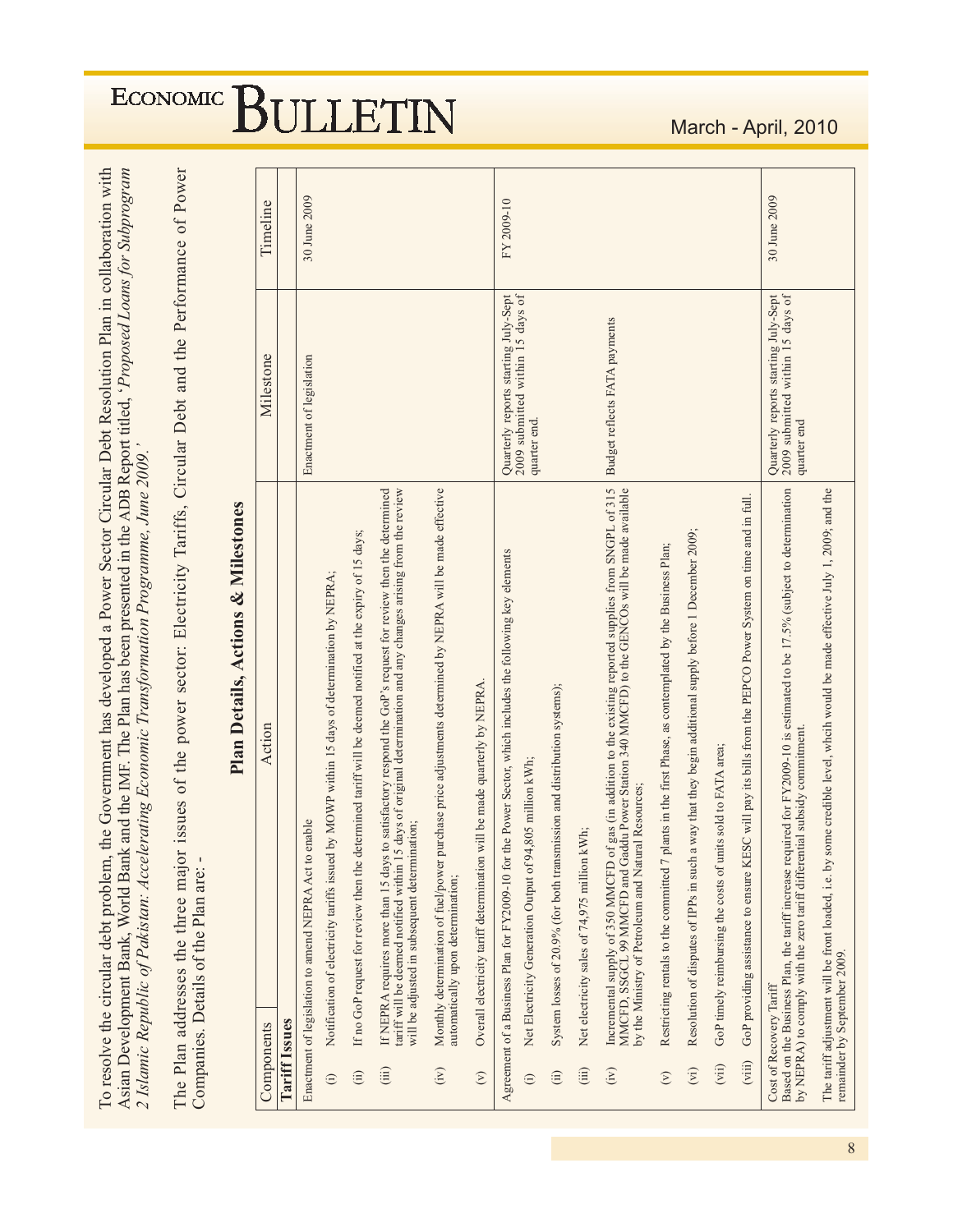| Components                                                                                                 | Action                                                                                                                                                                                                                                                                                                                                                                      | Milestone                                                                                                                                                                          | Timeline     |
|------------------------------------------------------------------------------------------------------------|-----------------------------------------------------------------------------------------------------------------------------------------------------------------------------------------------------------------------------------------------------------------------------------------------------------------------------------------------------------------------------|------------------------------------------------------------------------------------------------------------------------------------------------------------------------------------|--------------|
| <b>Circular Debt</b>                                                                                       |                                                                                                                                                                                                                                                                                                                                                                             |                                                                                                                                                                                    |              |
| subject to verification.                                                                                   | 05 through 2008/09. GoP will verify the total tariff differential subsidy shortfall. Bank debt liabilities amount to Rs216 billion,<br>GENCOs, CPPA, NTDC, DISCOs, WAPDA) as a consequence of GoP's upaid tariff differential subsidies from FY2004-<br>GoP will remove the bank debt (alongwith the mark-ups) that are on the books of the public sector companies (PEPCO, | Establish debt holding company and<br>move bank debt to the company<br>outside of the power sector and wholly<br>owned by GoP                                                      | 30 June 2009 |
|                                                                                                            | GoP will service the debt moved to the debt holding company through the budget until such time as repayment can be done<br>through other means such as asset sales over the next three to five years.                                                                                                                                                                       | Budget reflects debt service                                                                                                                                                       | 30 June 2009 |
| Performance of Power Companies                                                                             |                                                                                                                                                                                                                                                                                                                                                                             |                                                                                                                                                                                    |              |
| these payables: For about Rs53.5 billion, MoF will:<br>The public sector companies in the power sector has | ve outstanding payables of Rs142 billion as of 31 March, 2009. To meet                                                                                                                                                                                                                                                                                                      | Budget reflects FATA payments of<br>Rs12 billion                                                                                                                                   | 30 June 2009 |
| $\odot$                                                                                                    | Pay the FATA receivables of Rs12 billion (verification of outstanding amount);                                                                                                                                                                                                                                                                                              |                                                                                                                                                                                    |              |
| KWSB; and<br>$\ddot{a}$                                                                                    | from Federal and Provincial Governmemnt departments/entities; KESC/<br>Help to clear the outstanding receivables                                                                                                                                                                                                                                                            | Collection made by DISCOs and<br>payment to NTDC/CPPA                                                                                                                              |              |
| (iii)                                                                                                      | KESC subsidy through source deductions.                                                                                                                                                                                                                                                                                                                                     |                                                                                                                                                                                    |              |
|                                                                                                            | For about Rs27.7 billion, public sector companies will recover:                                                                                                                                                                                                                                                                                                             |                                                                                                                                                                                    |              |
| Rs17.7 billion from KESC; and<br>$\odot$                                                                   |                                                                                                                                                                                                                                                                                                                                                                             |                                                                                                                                                                                    |              |
| (ii)                                                                                                       | Rs10 billion from private consumers.                                                                                                                                                                                                                                                                                                                                        |                                                                                                                                                                                    |              |
| holding company or others.                                                                                 | MoF will further assist to settle the remainder of Rs61 billion of payables through other means such as the above mentioned                                                                                                                                                                                                                                                 | Financing plan with internal and<br>Cash injection to NTDC/CPPA.<br>external sources                                                                                               | 30 June 2009 |
|                                                                                                            | To ensure corporate autonomy, financial independence and improved performance of the public sector companies, performance<br>contracts will be entered into between MWP and each of the companies, effective 1 July 2009, comprising key performance<br>criteria and including incentives and penalities provisions.                                                        | Performance Contracts                                                                                                                                                              | 1 July 2009  |
|                                                                                                            | All public sector companies in the power sector to act within the purview of their legal mandate (i.e. NTDC not to act as a<br>borrowing vehicle for others) and operate distinct autonomous entitles in accordance with the Comp                                                                                                                                           | Audited Annual accounts                                                                                                                                                            | 30 June 2009 |
|                                                                                                            |                                                                                                                                                                                                                                                                                                                                                                             | securities provided), and trade<br>Quarterly reports showing outstanding<br>obligations (and any pledges or<br>bank debts, leases and other financial<br>receivables and payables. |              |
|                                                                                                            |                                                                                                                                                                                                                                                                                                                                                                             | Source: Power Sector Circular Debt Resolution Plan, Asian Development Bank                                                                                                         |              |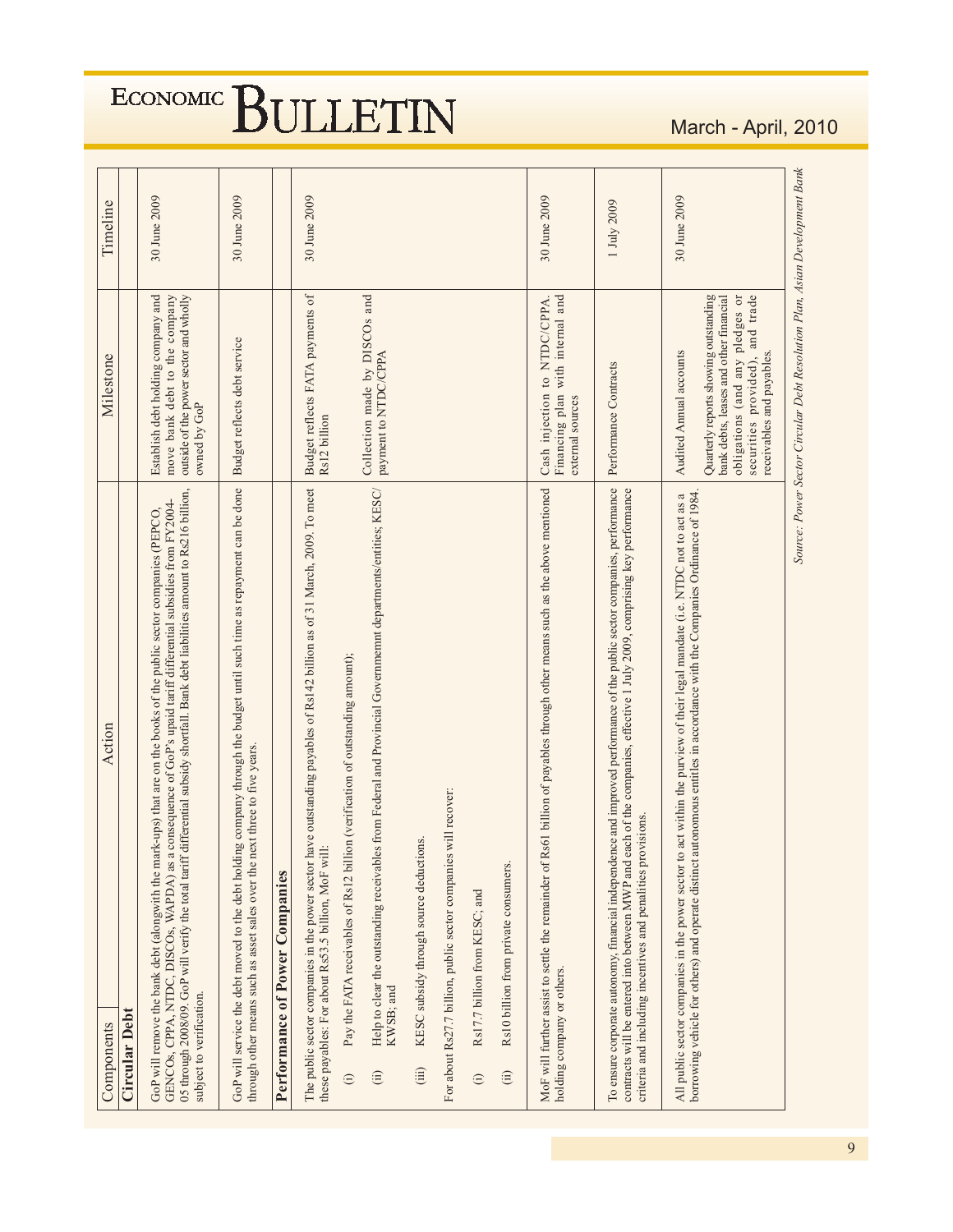- $\overline{11}$ ) WAPDA & KESC to bring down energy losses from 26.5 percent in 2005 to 21.5 percent in 2010. System-wide transmission and distribution losses remain high at 23.4 percent of dispatched power and close to  $8$  percent in case of gas supply (ADB estimates).
- $iii)$ During 2005-10, an additional 7100MW of power would be installed by the commissioning of 14 projects. The Pakistan Energy Yearbook 2009, shows electricity installed capacity rose from 19384 MW in 2004-2005 to 19786MW in 2008-2009.
- iv) Electrification of villages Provision of electricity to villages

#### March - April, 2010

- $V)$ Energy generation was planned to increase to 128,670 Gwh by the terminal year of MTDF. Electricity generation in 2008-09 stood at 91,843 Gwh.
- MTDF states 'accelerated programme would  $\overline{vi}$ ) be undertaken to increase hydel power generation capacity from 6460MW to 32,660MW by 2030.' Hydel power installed generation capacity stood at 6481MW in 2008-09.

Thermal power plants using oil as fuel serves to increase the oil import bill and as mentioned earlier it is one of the reasons of current account deficit. The cost of electricity generated through use of furnace oil and high speed diesel is much high compared to the cost of electricity generation where plants are based on gas or coal.

#### Fuel Consumption & Cost of Electricity Generation in GENCOs

|                                                      | 2003-04 | 2004-05 | 2005-06        | 2006-07        | 2007-08 |
|------------------------------------------------------|---------|---------|----------------|----------------|---------|
| GAS:                                                 |         |         |                |                |         |
| Generation on Gas (GWh)                              | 18053   | 18797   | 17402          | 13368          | 12474   |
| Quantity of Gas used (000 MCF)                       | 218247  | 225568  | 214962         | 167282         | 155004  |
| Consumption (Cft / kWh)                              | 12.09   | 12.00   | 12.35          | 12.51          | 12.43   |
| Cost (Paisa / kWh)                                   | 182.10  | 196.94  | 235.21         | 268.13         | 256.45  |
| <b>FURNACE OIL (FO):</b>                             |         |         |                |                |         |
| Generation on Furnace Oil (GWh)                      | 2734    | 3213    | 4976           | 8093           | 7816    |
| Quantity of Furnace Oil used (000 MT)                | 679     | 819     | 1255           | 2094           | 2088    |
| Consumption (Kg / kWh)                               | 0.25    | 0.25    | 0.25           | 0.26           | 0.27    |
| Cost (Paisa / kWh)                                   | 271.20  | 326.85  | 504.02         | 532.26         | 811.50  |
| <b>HIGH SPEED DIESEL (HSD):</b>                      |         |         |                |                |         |
| Generation on HSD (GWh)                              | 26      | 5       | $\overline{2}$ | $\overline{4}$ | 1       |
| Quantity of HSD used (000 Ltrs)                      | 12636   | 2441    | 1045           | 2220           | 926     |
| Consumption (Ltr / kWh)                              | 0.49    | 0.52    | 0.62           | 0.54           | 0.73    |
| Cost (Paisa / kWh)                                   | 991.42  | 1103.47 | 1258.41        | 1507.96        | 1805.24 |
| <b>COAL:</b>                                         |         |         |                |                |         |
| Generation on Coal (GWh)                             | 198     | 175     | 129            | 136            | 136     |
| Quantity of Coal used (000 MT)                       | 185     | 180     | 149            | 164            | 162     |
| Consumption $(Kg / kWh)$                             | 0.93    | 1.03    | 1.16           | 1.20           | 1.19    |
| Cost (Paisa / kWh)                                   | 76.66   | 87.73   | 133.17         | 161.06         | 202.92  |
| <b>Overall Fuel Cost &amp; Cost of Fuel per kWh:</b> |         |         |                |                |         |
| Overall Cost of Fuel used in GENCOs for              |         |         |                |                |         |
| Generation of Electricity (Rs Mn)                    | 40695   | 47726   | 66202          | 79186          | 95717   |
| Overall Cost of Fuel (Paisa / kWh)                   | 193.29  | 214.87  | 293.98         | 366.31         | 466.72  |

Source: State of Industry Report 2009, NEPRA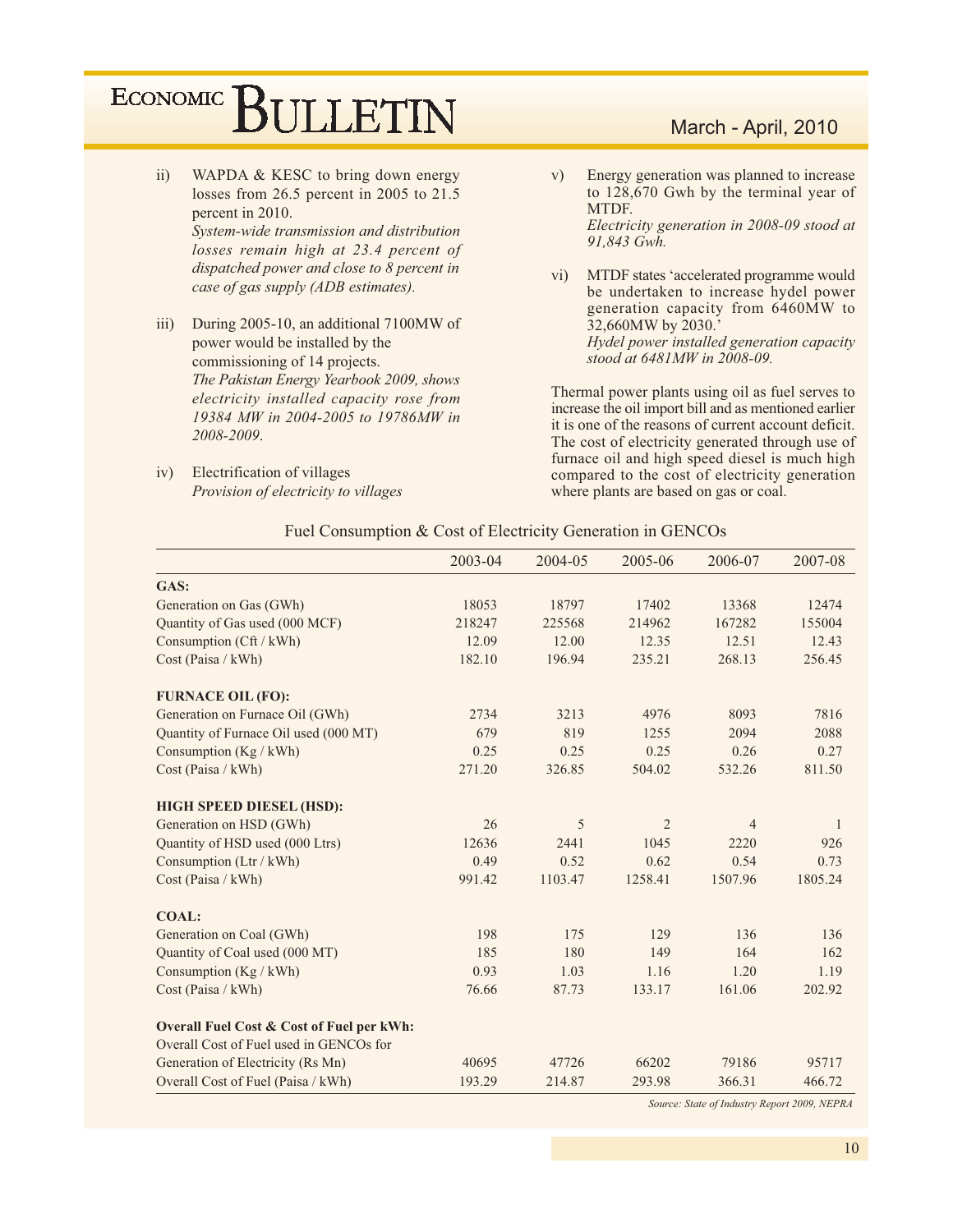The problem of inter-corporate circular debt has gravely affected the power generation capacity in the country. It is one of the biggest hurdles in the way of potential investment in power sector. Because of the circular debt the oil supply chain comes under stress resulting in lower electricity.

In an attempt to reduce inter-corporate circular debt, the Finance Ministry has been giving cash to PSO, the refineries and gas companies to improve cash flow. The government has established a Power Holding Company (PHCL) under the administrative control of Ministry of Water & Power. The Holding Company issued Rs85 billion Term Finance Certificates in September 2009, with a government guarantee. The debt owed by the power companies would be transferred to the Holding Company. TFCs issued settled a portion of the energy sector's circular debt, with the balance amount being transferred to the holding company. The government plans to reduce the amount of circular debt through issuance of Rs100 billion Sukuk bonds.

Given the serious challenge of energy deficit,

Pakistan is working towards developing and expanding the use of renewable energy. The Alternative Energy Development Board (AEDB) has been set up with the task of developing indigenous resources of energy to save on import of costly fuel. The country has considerable natural resources; wind energy in the coastal belt of Sindh, Balochistan as well as in the desert areas of Punjab and Sindh, solar energy, biogas, micro-hydel which can be effectively utilized to create electricity. Energy from these sources is available at affordable cost which can speed up the development of rural areas.

Wind energy is perhaps the fastest growing energy resource. The coastal belt which has the potential to generate wind energy is 60 km wide (Gharo – Keti Bander) and 180km long (upto Hyderabad). It has the potential to generate 50,000MW of electricity. More than 5000 villages can be electrified through wind energy in Sindh, Balochistan and Northern areas, if the available potential is exploited

and developed. A number of projects have been executed by AEDB in the different villages of district Tharparkar and Nangerparkar where wind turbines have been installed to provide electricity to the houses situated there.

AEDB has also allocated land for wind power generation projects of 50MW each in Gharo, Jhimpir, Kuttikun, Bhambore. More projects are in the pipeline; for some IPPs, NEPRA has issued generation licence, for others feasibility studies are being conducted. Last year, Pakistan's first ever Wind Power Plant of commercial scale was inaugurated at Jhimpir, district Thatta.

The AEDB is also developing various sites which are potential sources of hydro. Gilgit Baltistan has maximum hydro electricity resources. Mirco hydel power units have been set in this mountainous region. However, electricity generation from hydel source falls in winter season, due to a decrease in the flow. While diesel generators are available, operating them becomes expensive as diesel has to be transported all the way from Karachi.

Gilgit

hydro

Baltistan

has huge

resources

As a result, development has suffered in the region, few industrial units have been established and people are unemployed. Availability of adequate power would help usher in industrial activity and the region could develop and become the hub of trade because of its strategic location, as a gateway to China along the Karakoram Highway.

Renewable energy projects using various technologies (wind, hydel, biomass) are in operation, some are under construction, while there are others which have been planned for 2011-2014. These are mainly small hydel projects or those using wind technology; only a few are based on biomass. Most of the projects are being implemented by the private sector, but there are some which have been undertaken by the public sector. In the next few years, once the projects become operational, the electricity shortages could to some extent be reduced.

**PHCL** established

Developing alternate energy resources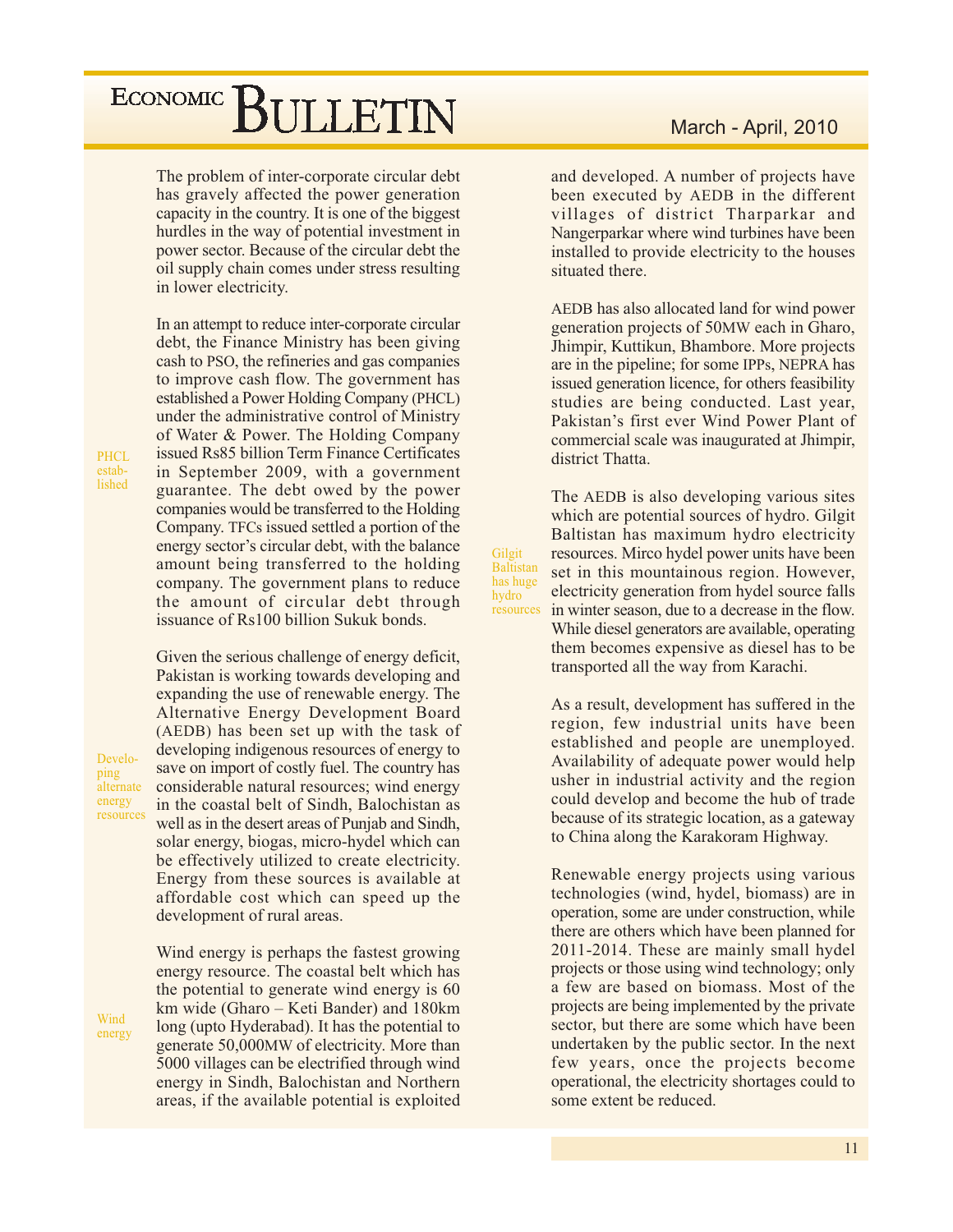#### Energy Security Action Plan 2005-2030

#### **Main Features:**

Additional power generation of 143,310 MW by 2030 Investment requirement \$150 billion (public 50 and private 100) Ministries/agencies specific targets and action plan

#### Oil, Gas and Coal

- Maximum utilization of indigenous natural resources.
- Oil & Gas: Maximize exploration. Number of exploratory and development wells to be drilled be increased to at least 150/200 wells per year in the first instance.
- Expedite development of deeper reserves of Sui (1 TCF).
- Expedite development of Tal (Kohat) which has potential to meet the entire demand of north of Pakistan.
- Early finalization of formal negotiations to arrive at the best and most economical solution out of three alternatives (Iran, Qatar and Turkmenistan). Pipeline gas should be available by 2010.
- Strategic oil reserve be increased to 45 days from the present level of 20 days.
- Gas from dormant fields be utilized as CNG for supply to far flung areas.
- Establish economic size refineries (coastal at Khalifa point preferably as joint venture with China and at Kohat to refine crude from Tal field).
- Coal (Share to be increased to at least 19 percent (about 20,000 MW) by 2030 and 50 percent by 2050)

**Action: Ministry of Petroleum and Natural Resources (MoP&NR)** 

#### **Power**

- Investigation on Skardu/Katzara to be initiated for its construction to start 2025.
- WAPDA to undertake a study for maximizing Hydel power generation from all rivers particularly mighty Indus.
- Decision to fast track small and medium dams like Thakot (about 500 MW) by encouraging joint ventures of WAPA, NWFP Government and private parties.
- Decision on mode of financing for execution of Neelum-Jhelum power project needs to be taken immediately.
- For double digit growth of LSM, WAPDA, KESC and PPIB must respond to this challenge and Fast Track the Private Sector Oil/Gas Power Projects to meet this additional demand.
- Encourage Public-Private partnership or BOT for Power generation on canals.
- Feasibility of bringing off-season sugar mills 2000 MW on national grid system may be explored.
- Demand management for optimal utilization of power.

#### **Nuclear**

Capacity to increase from 400 MW to 8800 MW.

#### **Alternative Energy**

- Development of wind and solar energy be encouraged and at least 5 percent of total national power generation capacity be met through these resources by 2030 (i.e. 9700 MW).
- Encourage production and use of Ethanol from molasses for mixing with petrol.

#### **Action: Ministry Alternate Energy Development Board**

**Action: WAPDA and Provincial Governments** 

**Action: Pakistan Atomic Energy Commission** 

#### **Energy Conservation**

Necessary laws be enacted and enforcement be ensured for energy efficient building designs.

#### **Action: Ministry of Environment, National Energy Conservation Centre (ENERCON)** Implementation

To ensure speedy decision making for implementation of the approved 'Energy Security Plan' Cabinet Committee on Energy should be reactivated and a Steering Committee of key stakeholders set up to assist CCE and to steer and coordinate all aspects of the Plan.

#### **Action: Cabinet Secretariat**

Source: Mid Term Review of Medium Term Development Framework 2005-10, Planning Commission, Government of Pakistan, May 2008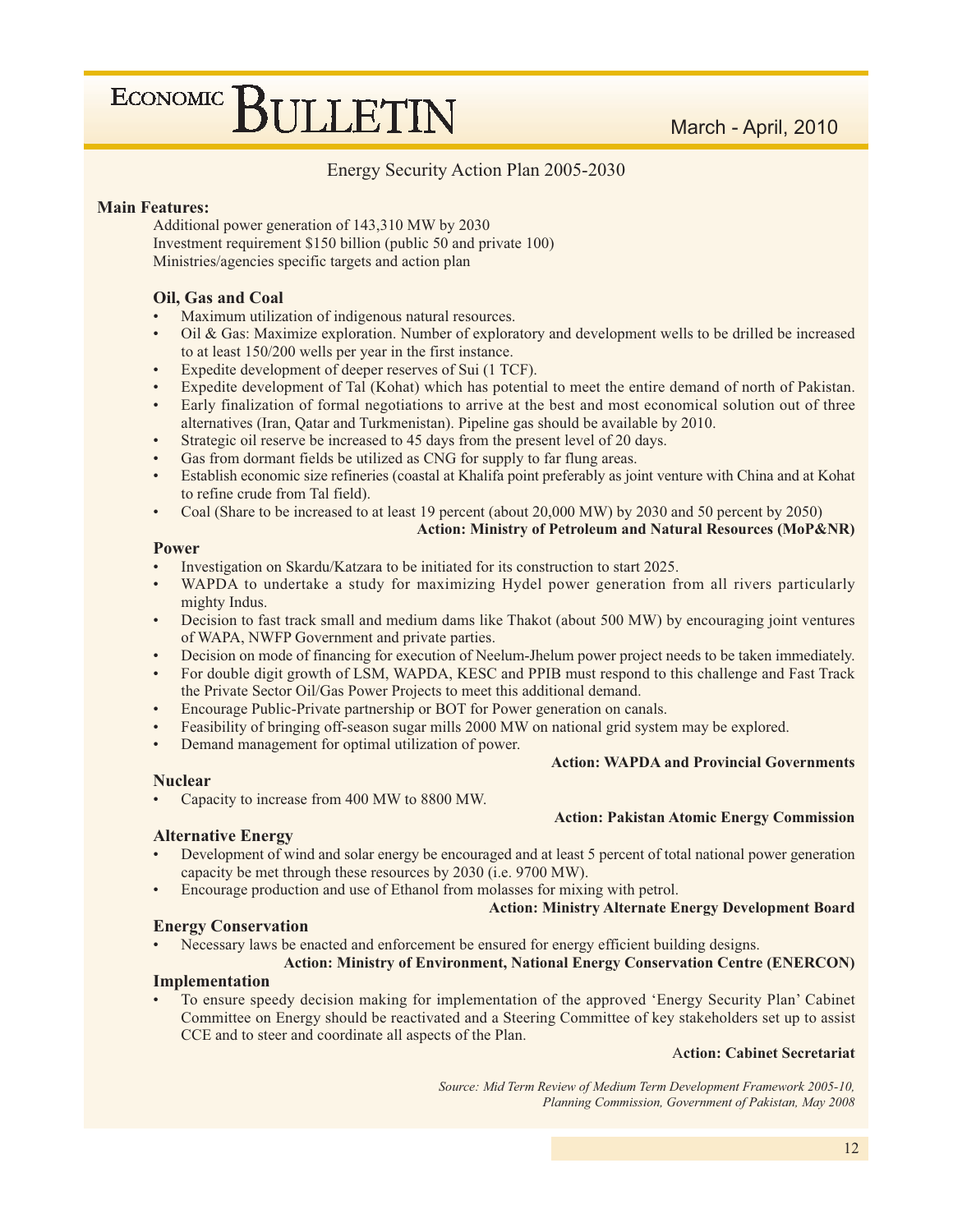### **Agriculture — Major Crops Update**

Avail-

rise

#### Wheat

Crop to be short of target

Wheat

ment

target fixed

procure-

The size of the wheat crop during the current season is expected to be short of the target of 25 million tonnes by about  $1.0-1.3$  million tonnes. During the early months of the Rabi season, farmers faced scarcity of water due to which cultivated area declined against the target for the year. The area under cultivation declined in Khyber Pakhtunkhwa and Balochistan, whereas in Punjab, cultivated area improved and in Sindh there was no change against preceding year's figure.

Provincial estimates of production show; wheat production is concentrated in Punjab which produced a crop of 18.24 million tonnes, Sindh 3.65 million tonnes, Khyber Pakhtunkhwa 1.184 million tonnes and Balochistan 0.789 million tonnes. Wheat harvesting is in progress and in some districts of Punjab harvesting has been completed.

The government has fixed a wheat procurement target of 7.5 million tonnes for this season. It would purchase wheat from the farmers at the announced support price of Rs950 per 40 kg. For this purpose, the Pakistan Agricultural Supply & Storage Corporation (Passco) has established 187 procurement centres; 175 centres in Punjab and 12 centres in Sindh. Punjab has been given the target to procure about 4 million tonnes of wheat, Sindh would procure 1.5 million tonnes, Passco would procure about 1.6 million tonnes and Balochistan would purchase 0.3 million tonnes of the commodity.

Wheat procurement drive has begun in Punjab. Jute bags have been distributed among the farmers. By early April, the Punjab Food Department had procured 3.2 million tons of wheat directly from the growers. Passco has procured about 0.95 million metric tons of wheat against the target of 1.6 million metric tons for current season.

The government has carry over stocks of 3.5–4.5 million tonnes from last year's harvest.

The total availability of wheat during the current season would rise to 27.87 million tonnes. After meeting the domestic requirements (estimated at 21.7 million tonnes) the government would have some surplus abiltiy of stocks, a part of which would be kept as wheat to reserves and some quantity would be exported. This would be around 2 million tonnes. Countries like Iran, Iraq, Afghanistan and Bangladesh have shown an interest in importing wheat from Pakistan.

> Export of wheat from Pakistan may add to losses in global prices of the commodity. Its price has fallen by nearly 30 percent from last year's high of \$6.77 a bushel in Chicago amid increasing world supplies.

> The Pakistan Flour Mills Association has suggested to the government to export wheat flour, instead of wheat as local rates of wheat are high compared to rates offered by other wheat exporting countries in the international market, thus giving them an edge. The government would decide about the level of exports after the arrival of new crop. The country has storage capacity of 4–5 million tonnes but this proves to be inadequate in case of a good crop. The government has initiated a project which would help increase the storage capacity.

#### Rice

Higher

output expected Rice crop during the current season 2009-10 is expected to have exceeded the target both in terms of area cultivated and production. Output is estimated at 6.37 million tonnes against the target of 5.95 million, while area sown increased by nearly 13 percent to 2.85 million hectares against the target of 2.52 million hectares. For next year, the crop size is targeted at 6 million tonnes.

Province-wise break up shows that Punjab produced 3.48 million tonnes, Sindh 2.22 million tonnes, Khyber Pakhtunkhwa 0.115 million tonnes and Balochistan 0.552 million tonnes.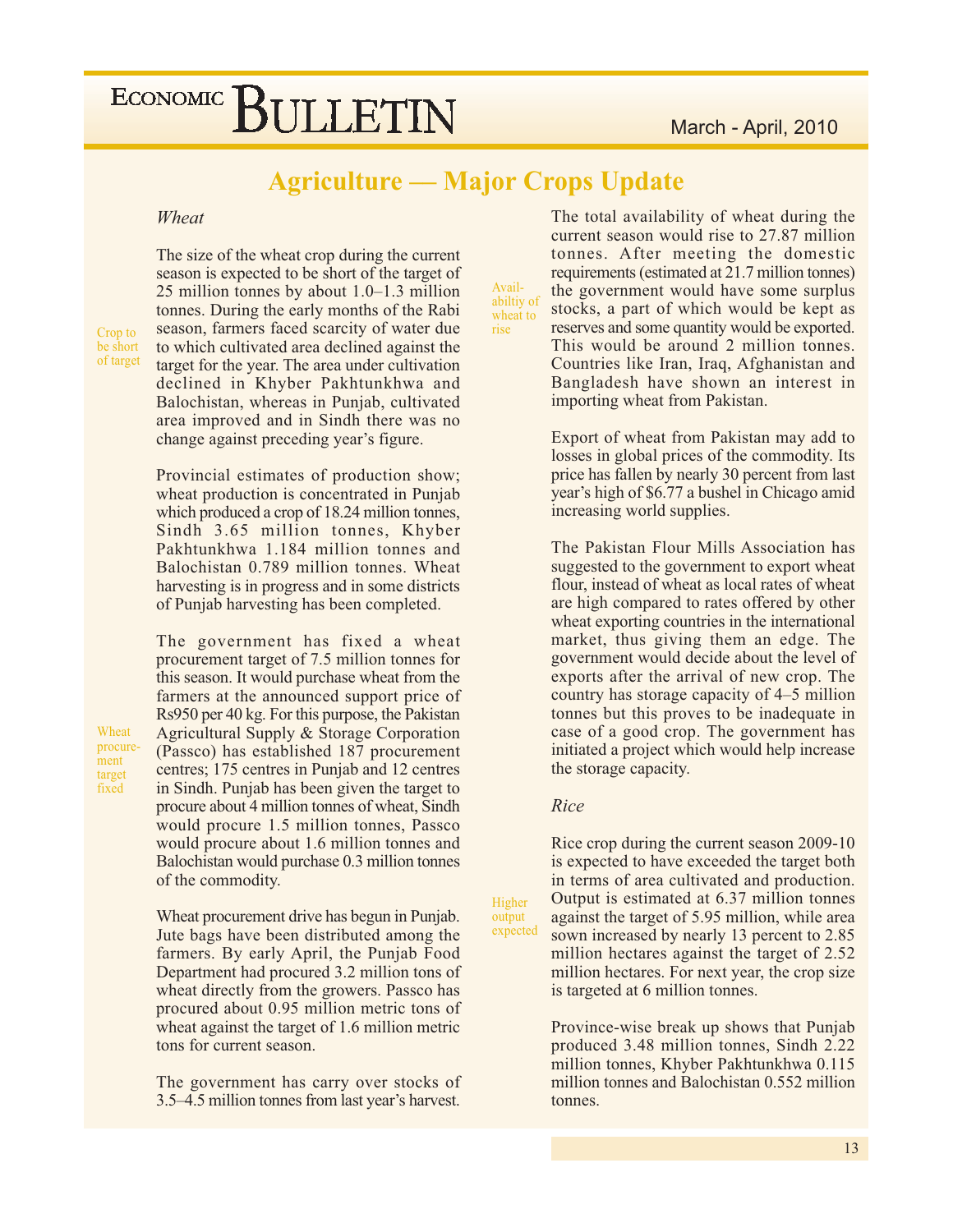Different varieties of rice are grown in Pakistan; Basmati mainly grown in Punjab and Irri mainly grown in Sindh and Punjab.

The government had announced support price of rice crop 2009-10; Rs1250 per 40 kgs for super basmati and Rs600 for Irri-6.

**Exports** higher

Target at

14 mn bales

During the first nine months (July-March) of FY10, rice exports from Pakistan fetched \$1.62 billion against earnings of \$1.52 billion in the corresponding period a year earlier. While export of basmati declined to \$611 million compared to \$829 million a year earlier, export of other varieties of rice was higher at \$1.0 billion against \$693.8 million a year ago.

#### Cotton

The Pakistan Cotton Crop Assessment Committee has estimated the 2009-10 season's cotton crop at 12.7 million bales, as against the target of 13.1 million bales. Earlier the crop size was put at 12.1 million bales. The crop was affected by Cotton Leaf Curl Virus, which resulted in lower production. The Federal Committee on Agriculture has increased the target for cotton crop 2010-11 to 14 million bales, against last year's production of 12.7 million bales.

The new cotton crop maybe somewhat late in Sindh due to lesser water availability earlier in the season in some areas. Overall sowing of the crop is reported to have been good during the season.

Province-wise, Punjab has produced some 8.4 million bales, Sindh has harvested a crop of 4.3 million bales; Bt cotton seed was widely sown in Sindh and it has shown good results. This year too, Bt cotton would be sown extensively in the province.

Higher consumption results in imports

By early March 2010, the unsold stock of cotton were some 0.4–0.6 million bales. As the industry has added to its spinning capacity, its cotton consumption has grown to about 15–16 million bales. As demand falls short of domestic output, Pakistan has to import

#### March - April, 2010

cotton. During July-April 2009-10, Pakistan imported 285 thousand metric tons of raw cotton worth \$492 million.

The price of cotton has risen in the local market to about Rs6000 per maund (37.32) kgs), as stock of unsold cotton are low, there have been reports of damage to the cotton crop in Punjab and strong demand of cotton, yarn and textile goods especially from China, and the recent ban on raw cotton exports from India has changed the market scenario. Markets have become bullish, following global firmness of physical and futures prices of cotton and other commodities.

The Cabinet Committee on Textiles has imposed 15 percent regulatory duty on all types of yarn to meet the yarn shortage in the local market. The spinning industry has protested against this decision.

#### Sugarcane

Price of

Produc-

cotton rises

> Pakistan is among the top five sugarcane producing countries, behind Brazil (the world's largest producer of sugarcane), India, China and Thailand.

The Federal Agriculture Committee in its meeting in early April has fixed sugarcane production target at 53.7 million tonnes for Kharif season 2010-11, against 47 million tion target tonnes production last season (2009-10) with an expected 3.1 to 3.3 million tonnes of sugar out of it, which is less than the domestic consumption of 4–4.3 million tonnes.

> Province-wise break up of last year's annual production target of  $\frac{56.527}{2}$  million tonnes was; Punjab 33.846 million tonnes, Sindh 15.170 million tonnes, Khyber Pakhtunkhwa 4.614 million tonnes and Balochistan 0.035 million tonnes

> If water shortages persist, achieving the target would be difficult in the coming Kharif season. Last Kharif season the estimated water availability was 67 MAF but this year water shortages would affect both sugarcane and rice output.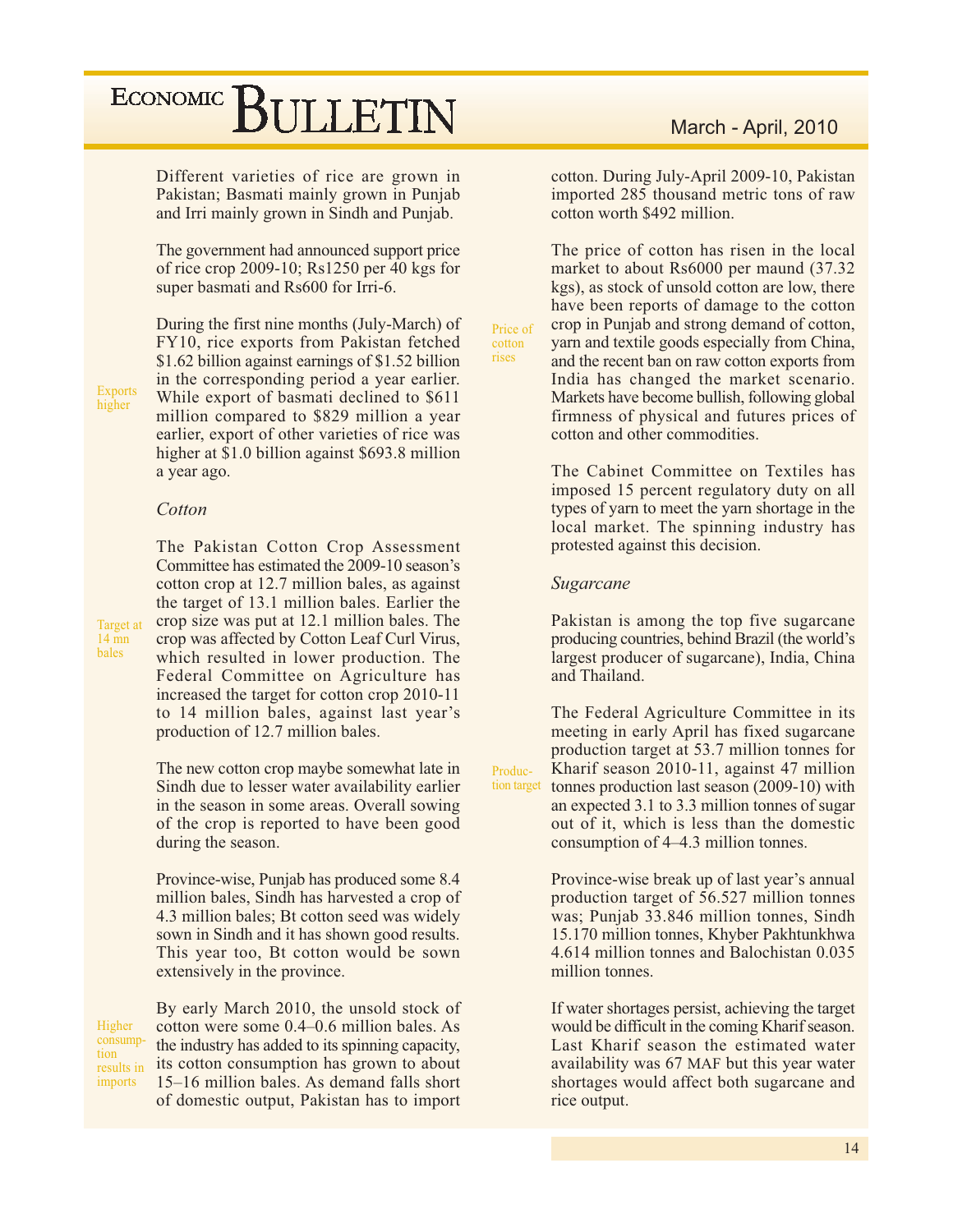$(Rs. Bn)$ 

### **Non-Performing Loans of Selected Commercial Banks Operating in Pakistan**

|                                    |        |        |        |        | Gross Advances |         |         |         |         |         |
|------------------------------------|--------|--------|--------|--------|----------------|---------|---------|---------|---------|---------|
| <b>Banks</b>                       | 2000   | 2001   | 2002   | 2003   | 2004           | 2005    | 2006    | 2007    | 2008    | 2009    |
| <b>Major Banks</b>                 | 665.42 | 713.47 | 667.68 | 796.10 | 1129.87        | 1449.11 | 1810.97 | 2017.90 | 2345.03 | 2449.86 |
| National Bank of Pakistan          | 158.62 | 196.34 | 166.08 | 189.0  | 249.84         | 299.42  | 348.72  | 374.73  | 457.83  | 530.86  |
| Habib Bank Limited                 | 204.75 | 199.00 | 200.07 | 213.74 | 292.40         | 350.43  | 371.36  | 403.48  | 435.71  | 432.28  |
| United Bank Limited                | 99.34  | 105.55 | 88.39  | 111.55 | 160.03         | 219.27  | 260.91  | 325.67  | 390.90  | 382.48  |
| <b>MCB</b> Bank                    | 90.98  | 82.84  | 85.14  | 104.01 | 144.01         | 188.14  | 206.85  | 229.73  | 272.85  | 269.72  |
| <b>Allied Bank Limited</b>         | 62.30  | 59.90  | 54.00  | 49.99  | 69.95          | 119.51  | 151.70  | 178.53  | 223.64  | 249.89  |
| <b>Bank Alfalah</b>                | 16.36  | 20.22  | 29.44  | 50.37  | 90.29          | 120.42  | 152.24  | 175.68  | 197.93  | 197.40  |
| <b>Standard Chartered Pakistan</b> | ٠      |        |        |        |                | ۰.      | 142.31  | 135.27  | 137.72  | 141.23  |
| Askari Bank                        | 18.56  | 24.24  | 31.34  | 46.35  | 71.62          | 88.40   | 102.73  | 108.19  | 139.83  | 147.62  |
| Faysal Bank                        | 14.51  | 25.38  | 23.23  | 31.15  | 51.73          | 63.52   | 74.50   | 86.62   | 88.62   | 98.38   |

|                                    |                          |        |        |        |                             |                          |        |        |         | (Rs. Bn) |
|------------------------------------|--------------------------|--------|--------|--------|-----------------------------|--------------------------|--------|--------|---------|----------|
|                                    |                          |        |        |        | Non Performing Loans (NPLs) |                          |        |        |         |          |
| <b>Banks</b>                       | 2000                     | 2001   | 2002   | 2003   | 2004                        | 2005                     | 2006   | 2007   | 2008    | 2009     |
| <b>Major Banks</b>                 | 158.00                   | 170.12 | 154.21 | 142.57 | 131.37                      | 118.97                   | 116.89 | 134.70 | 197.011 | 257.81   |
| National Bank of Pakistan          | 30.32                    | 44.26  | 43.71  | 39.77  | 36.10                       | 33.74                    | 36.26  | 38.32  | 56.46   | 70.92    |
| Habib Bank Limited                 | 54.05                    | 56.22  | 53.01  | 47.73  | 44.51                       | 41.36                    | 26.92  | 24.59  | 36.08   | 42.30    |
| <b>United Bank Limited</b>         | 38.08                    | 32.18  | 21.03  | 18.92  | 20.10                       | 16.96                    | 16.26  | 22.35  | 27.84   | 39.10    |
| <b>MCB</b> Bank                    | 12.44                    | 13.44  | 12.03  | 11.00  | 8.84                        | 8.40                     | 8.57   | 10.73  | 18.27   | 23.24    |
| Allied Bank Limited                | 16.77                    | 16.88  | 18.24  | 17.83  | 15.38                       | 12.58                    | 10.48  | 11.36  | 13.77   | 16.28    |
| <b>Bank Alfalah</b>                | 1.55                     | 1.58   | 1.54   | 2.85   | 2.94                        | 1.06                     | 2.31   | 4.71   | 8.93    | 16.19    |
| <b>Standard Chartered Pakistan</b> | $\overline{\phantom{a}}$ |        |        |        |                             | $\overline{\phantom{a}}$ | 8.90   | 10.99  | 16.53   | 21.39    |
| Askari Bank                        | 1.09                     | 1.16   | 1.25   | 1.28   | 1.10                        | 2.37                     | 3.66   | 6.91   | 11.69   | 17.72    |
| Faysal Bank                        | 3.70                     | 4.40   | 3.40   | 3.20   | 2.40                        | 2.50                     | 3.54   | 4.75   | 7.44    | 10.67    |

Source: Annual Reports of Various Banks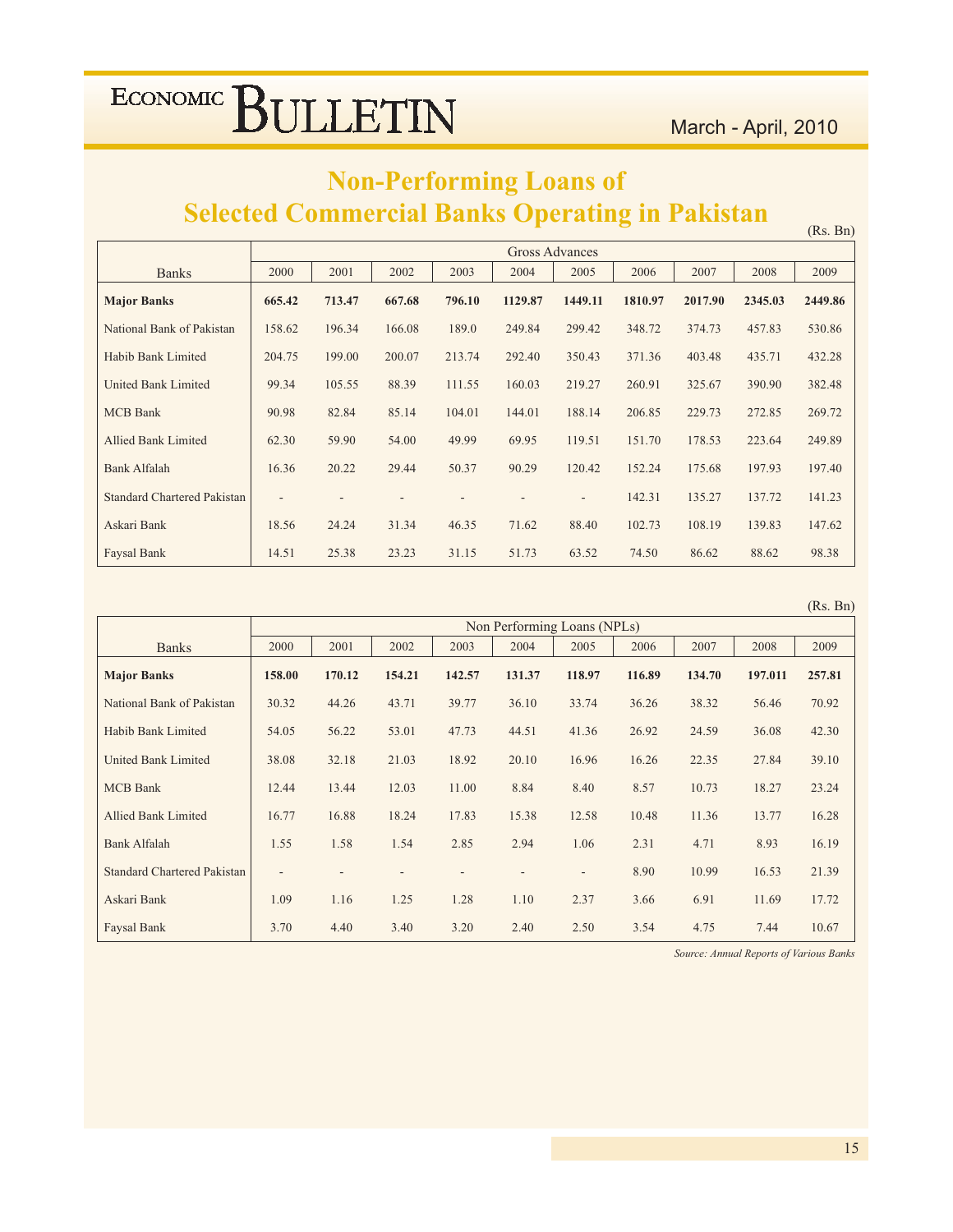|                                               |             |                      |                  |               |        |                           | Gross Advances By Sectors |                     | $\mathbf{I}$   |                  | <b>Selected Banks</b> |                     |        |               |                    |               |              | (Rs. Mn)      |
|-----------------------------------------------|-------------|----------------------|------------------|---------------|--------|---------------------------|---------------------------|---------------------|----------------|------------------|-----------------------|---------------------|--------|---------------|--------------------|---------------|--------------|---------------|
| Type of Business                              |             |                      | of Pakistan<br>∠ | ational Bank  |        |                           |                           |                     | Habib Bank     |                  |                       |                     |        |               | <b>United Bank</b> |               |              |               |
|                                               | 2007        | Share<br>$\delta_0'$ | 2008             | Share<br>$\%$ | 2009   | Share<br>$\delta_{\rm Q}$ | 2007                      | Share<br>$\delta_0$ | 2008           | Share            | 2009                  | Share<br>$\delta_0$ | 2007   | Share<br>$\%$ | 2008               | Share<br>$\%$ | 2009         | Share<br>$\%$ |
| Chemicals & Pharmaceuticals                   | 2657        | 0.7                  | 5213             | $\Box$        | 3156   | 0.6                       | 15809                     | 3.9                 | 26611          | 5.8              | 24589                 | 5.3                 | 4363   | 1.4           | 4970               | 1.3           | 6082         | 1.6           |
| Agribusiness                                  | 22040       | 5.9                  | 23195            | 5.1           | 19982  | 3.8                       | 26530                     | 6.6                 | 24740          | 5.4              | 23030                 | 5.0                 | 14368  | 4.5           | 28392              | 7.3           | 50894        | 13.3          |
| Textiles                                      | 57239       | 15.3                 | 67390            | 14.7          | 71668  | 13.5                      | 84870                     | 21.0                | 90730          | 19.7             | 83341                 | 18.0                | 64585  | 20.4          | 65703              | 16.8          | 61665        | 16.1          |
| Cement                                        | 9701        | 2.6                  | 0463             | 2.3           | 8936   | $1.7\,$                   | 11946                     | 3.0                 | 15010          | 3.3              | 15783                 | 3.4                 | 8279   | 2.6           | 5748               | 1.5           | 6508         | 1.7           |
| Sugar                                         | 7891        | 2.1                  | 7481             | 1.6           | 8898   | 1.7                       | 3306                      | 0.8                 | 5526           | 1.2              | 3229                  | 0.7                 | 8114   | 2.6           | 7126               | 1.8           | 7069         | 1.8           |
| Rice Processing                               | 10786       | 2.9                  | 8751             | 1.9           | 8128   | 1.5                       | $\mathbf{I}$              | $\mathbf I$         | $\blacksquare$ |                  |                       |                     |        | $\mathbf{I}$  | $\mathbf I$        |               | $\mathbf{I}$ |               |
| Shoe & Leather Garments                       | 656         | 0.2                  | 775              | 0.2           | 833    | 0.2                       | 2639                      | 0.7                 | 2492           | 0.5              | 2134                  | 0.5                 | 2755   | 0.9           | 3084               | 0.8           | 2200         | 0.6           |
| Automobile &<br>Transport Equipment           | 5655        | 1.5                  | 3667             | 0.8           | 3664   | 0.7                       | 10211                     | 2.5                 | 9875           | 2.1              | 8568                  | $1.8\,$             | 6213   | 2.0           | 9315               | 2.4           | 5213         | 1.4           |
| Telecommunication<br>Transportation &         | 22882       | 6.1                  | 14727            | 5.4           | 24824  | 4.7                       | 12458                     | 3.1                 | 20131          | 4.4              | 19466                 | 4.2                 | 11773  | 3.7           | 20416              | 5.2           | 17110        | 4.5           |
| Real Estate/Construction                      | 7363        | 2.0                  | 7307             | 1.6           | 7893   | 1.5                       | $\mathbf I$               |                     | $\mathbf I$    |                  |                       | $\mathbf{I}$        | 10108  | 3.2           | 21889              | 5.6           | 26088        | 6.8           |
| <b>Electrical Appliances</b><br>Electronics & | 13627       | 3.6                  | 7453             | 1.6           | 7268   | 1.4                       | 11535                     | 2.9                 | 10779          | 2.3              | 13116                 | 2.8                 | 4560   | 1.4           | 2543               | 0.7           | 2144         | 0.6           |
| Food & Tobacco                                | 1814        | 0.5                  | 1884             | 0.4           | 1581   | 0.3                       | 5189                      | 1.3                 | 6159           | 1.3              | 5441                  | 1.2                 | 4828   | 1.5           | 7421               | 1.9           | 7301         | 1.9           |
| Fertilizers                                   | 3239        | 0.9                  | 2837             | 2.8           | 14461  | 2.7                       |                           |                     |                |                  |                       |                     | 4997   | 1.6           | 5397               | 1.4           | 5729         | 1.5           |
| Metal Products                                | 2824        | 0.8                  | 3237             | 0.7           | 16579  | 3.1                       | 3183                      | 0.8                 | 7039           | 1.5              | 5521                  | 1.2                 | 5636   | 1.8           | 929                | 0.2           | 567          | 0.1           |
| Production & Transmission<br>of Energy        | 36694       | 9.8                  | 41783            | 9.1           | 62871  | 11.8                      | 22127                     | 5.5                 | 38016          | 8.3              | 38642                 | 8.3                 | 30270  | 9.6           | 39135              | $10.0$        | 41179        | 10.8          |
| Hotel & Services                              | 6300        | 1.7                  | 0633             | 2.3           | 14208  | 2.7                       |                           |                     |                |                  |                       |                     | 2714   | 0.9           | 3199               | 0.8           | 2692         | 0.7           |
| Individuals                                   | 83972       | 22.4                 | 14831            | 16.3          | 83794  | 15.8                      | 41494                     | 10.3                | 33466          | 7.3              | 36902                 | 8.0                 | 68664  | 21.7          | 90398              | 23.1          | 78997        | 20.7          |
| General Traders                               | 15476       | $\frac{1}{4}$        | 8728             | 4.1           | 18422  | 3.5                       | 13758                     | 3.4                 | 37308          | 8.1              | 32846                 | $7.1\,$             | 15064  | 4.8           | 13195              | 3.4           | 11559        | 3.0           |
| Public/Govt                                   | 15882       | 4.2                  | \$4656           | 7.6           | 71800  | 13.5                      | 50698                     | 12.6                | 70099          | 15.2             | 97917                 | 21.1                |        |               |                    |               |              |               |
| Financial                                     | 13531       | 3.6                  | 9638             | 2.1           | 12557  | 2.4                       | 13946                     | 3.5                 | 16042          | $3.\overline{5}$ | 9614                  | 2.1                 | 4875   | 1.5           | 6817               | 1.7           | 5485         | 1.4           |
| Others                                        | 34861       | 9.3                  | 83179            | 18.2          | 69339  | 20.5                      | 73780                     | 18.3                | 46222          | $10.0$           | 43246                 | 9.3                 | 44571  | 14.1          | 51504              | 13.2          | 43996        | 11.5          |
| Total                                         | 375090      | $100.0$              | 457828           | 100.0         | 530862 | 100.0                     | 403479                    | 100.0               | 460245         | 100.0            | 463385                | 100.0               | 316737 | 100.0         | 390903             | 100.0         | 382478       | 100.0         |
| Public/Govt                                   | 67503.0     | $18.0\,$             | 103659           | 22.6          | 152317 | 28.7                      | 50698                     | 12.6                | 70099          | 15.2             | 97917                 | 21.1                | 36559  | 11.5          | 44845              | 11.5          | 66894        | 17.5          |
| Private                                       | 307587 82.0 |                      | 354169           | 77.4          | 378546 | 71.3                      | 352780                    | 87.4                | 390146         | $84.8\,$         | 365468                | $78.9$              | 280179 | 88.5          | 346057             | 88.5          | 315584       | 82.5          |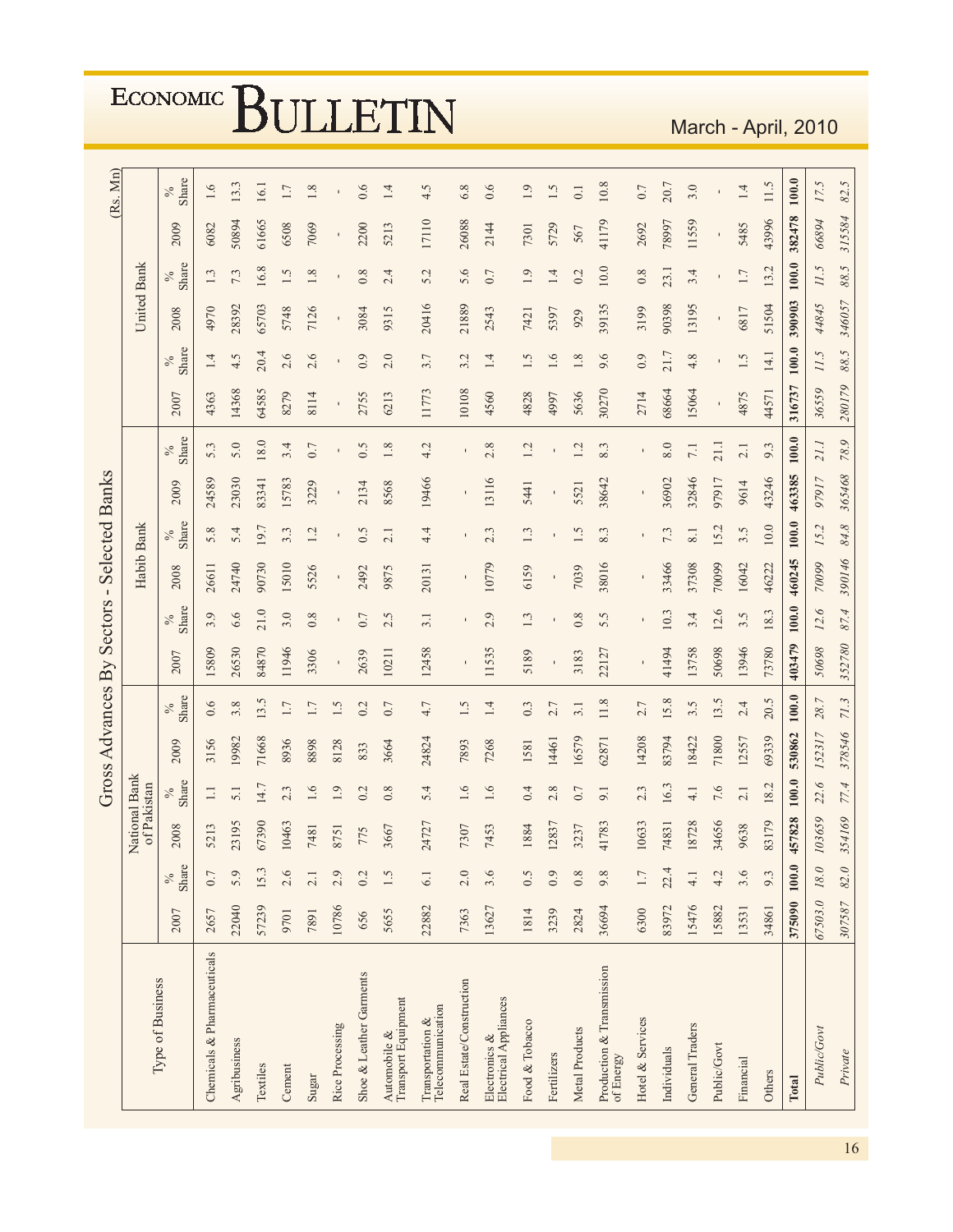|                                                          |                                       |               |            |                      | <b>Gross</b>       |               | <b>Advances By Sectors</b> |               |                    |               | $\mathsf I$                                                                   |                  | Selected Banks |               |                     |                  |       |                      |                                  |               |                                                   |         | (Rs.  | Mn            |
|----------------------------------------------------------|---------------------------------------|---------------|------------|----------------------|--------------------|---------------|----------------------------|---------------|--------------------|---------------|-------------------------------------------------------------------------------|------------------|----------------|---------------|---------------------|------------------|-------|----------------------|----------------------------------|---------------|---------------------------------------------------|---------|-------|---------------|
|                                                          |                                       |               | <b>MCB</b> |                      |                    |               |                            |               | <b>Allied Bank</b> |               |                                                                               |                  |                |               | <b>Bank Alfalah</b> |                  |       |                      |                                  |               | <b>Standard Chartered</b><br><b>Bank Pakistan</b> |         |       |               |
| Type of Business                                         | 2007                                  | Share<br>$\%$ | 2008       | Share<br>$\delta_0'$ | 2009               | Share<br>$\%$ | 2007                       | Share<br>$\%$ | 2008               | Share<br>$\%$ | 2009                                                                          | Share<br>$\%$    | 2007           | Share<br>$\%$ | 2008                | Share            | 2009  | Share<br>$\delta_0'$ | 2007                             | Share<br>$\%$ | 2008                                              | Share   | 2009  | Share<br>$\%$ |
| Chemicals & Pharmaceuticals                              | 8061                                  | 3.5           | 1393       | 5.1                  | 15198              | 5.6           |                            |               |                    |               | 13154                                                                         | 53               | 3749           | 2.1           | 3917                | $2.0\,$          | 5917  | 3.0                  | 1540                             | $\equiv$      | 3336                                              | 2.4     | 7806  | 5.5           |
| Agribusiness                                             | 2023                                  | 0.9           | 10415      | 3.8                  | 2606               | $1.0\,$       | 12553                      | 7.0           | 21817              | 9.8           | 450                                                                           | 0.2              | 7831           | 4.5           | 4206                | 2.1              | 13784 | $7.0\,$              | 2453                             | $1.8\,$       | 1160                                              | 0.8     | 2346  | 1.7           |
| Textiles                                                 | 35742                                 | 15.6          | 3524       | 12.9                 | 31378              | 11.6          | 38739                      | 21.7          | 45226              | 20.2          | 45258                                                                         | $18.1\,$         | 29603          | 16.9          | 27348               | 13.8             | 28301 | 14.3                 | 14564                            | 10.8          | 17975                                             | 13.1    | 22818 | 16.2          |
| Cement                                                   | 5310                                  | 2.3           | 461        | 1.7                  | 3886               | 1.4           | 11891                      | 6.7           | 13174              | 5.9           | 15133                                                                         | 6.1              | 2817           | 1.6           | 3371                | 1.7              | 3005  | 1.5                  | 4293                             | 3.2           | 6592                                              | 4.8     | 5935  | 4.2           |
| Sugar                                                    | 5936                                  | 2.6           | 6490       | 2.4                  | 6328               | 2.3           | 4907                       | 2.7           | 4386               | 2.0           | 3315                                                                          | 1.3              | 2716           | 1.5           | 2872                | 1.4              | 3081  | 1.6                  | 1957                             | 1.4           | 2976                                              | 2.2     | 2250  | 1.6           |
| Rice Processing                                          |                                       |               |            |                      |                    |               |                            |               |                    |               | ٠                                                                             | $\blacksquare$   | 4354           | 2.5           | 5404                | 2.7              | 4919  | 2.5                  |                                  |               |                                                   |         |       |               |
| Shoe & Leather Garments                                  | 2063                                  | 0.9           | 2024       | 0.7                  | 2279               | 0.8           |                            |               |                    |               | 802                                                                           | 0.3              | 743            | 0.4           | 797                 | 0.4              | 792   | 0.4                  | 490                              | 0.4           | 572                                               | 0.4     | 797   | 0.6           |
| Automobile &<br>Transport Equipment                      | 480                                   | 0.2           | 2423       | 0.9                  | 2293               | 0.9           |                            |               |                    |               | 3206                                                                          | 1.3              | 5816           | 3.3           | 3929                | 2.0              | 3048  | 1.5                  | 4337                             | 3.2           | 6691                                              | 4.9     | 1604  | $\Box$        |
| Telecommunication<br>Transportation &                    | 11370                                 | 4.9           | 33182      | 12.1                 | 58748              | 21.8          | 15423                      | 8.6           | 8092               | 3.6           | 5274                                                                          | 2.1              | 2106           | 1.2           | 4240                | 2.1              | 5264  | 2.7                  | 5126                             | 3.8           | 6552                                              | $4.8\,$ | 4816  | 3.4           |
| Real Estate/Construction                                 |                                       |               |            |                      |                    |               |                            |               |                    |               | 14015                                                                         | 5.6              | 5835           | 3.3           | 771                 | 3.9              | 5651  | 2.9                  |                                  |               |                                                   |         |       |               |
| ${\rm Electronics~\&}\\ {\rm Electrical~Applications}\\$ | 1681                                  | 0.7           | 2769       | 1.0                  | 2205               | 0.8           |                            |               |                    |               |                                                                               |                  | 2173           | 12            | 3751                | 1.9              | 1627  | 0.8                  | 1516                             | $\Xi$         | 1741                                              | 1.3     | 3912  | 2.8           |
| Food & Tobacco                                           |                                       |               |            |                      |                    |               | 9911                       | 5.6           | 17145              | 7.7           |                                                                               |                  | 3229           | 1.8           | 3770                | 1.9              | 4176  | 2.1                  |                                  |               |                                                   |         |       |               |
| Fertilizers                                              |                                       |               |            |                      |                    |               | $\blacksquare$             |               |                    |               |                                                                               |                  | 2298           | 1.3           | 4570                | 2.3              | 4847  | 2.5                  |                                  |               |                                                   |         |       |               |
| Metal Products                                           |                                       |               |            |                      |                    |               | 3661                       | 2.1           | 3182               | 1.4           | 2296                                                                          | 0.9              | 3625           | 2.1           | 4646                | 2.3              | 4951  | 2.5                  |                                  |               |                                                   |         |       |               |
| Production & Transmission<br>of Energy                   | 14838                                 | 6.5           | 4848       | 17.7                 | 37941              | 14.1          | 19449                      | 10.9          | 40497              | $18.1\,$      | 35973                                                                         | 14.4             | 11185          | 6.4           | 13862               | $7.0\,$          | 15618 | 7.9                  | 11073                            | 8.2           | 19869                                             | 14.4    | 22963 | 16.3          |
| Hotel & Services                                         | 3796                                  | 1.7           | 412        | 1.5                  | 6643               | 2.5           |                            |               |                    |               | 186                                                                           | $\overline{0}$ . |                |               |                     |                  |       |                      |                                  |               |                                                   |         |       |               |
| Individuals                                              | 31855                                 | 13.9          | 32721      | 12.0                 | 27050              | $10.0$        | 5450                       | 3.1           | 5453               | 2.4           | 6122                                                                          | 2.4              | 43497          | 24.8          | 44006               | 22.1             | 35800 | 18.1                 | 56599                            | 41.8          | 38097                                             | 27.7    | 29315 | 20.8          |
| General Traders                                          | 23022                                 | 10.0          | 24868      | 9.1                  | 18565              | 6.9           | 7563                       | 4.2           | 10601              | 4.7           | 10912                                                                         | 4.4              | 7893           | 4.5           | 7893                | 4.0              | 7745  | 3.9                  |                                  |               |                                                   |         |       |               |
| Public/Govt                                              |                                       |               |            |                      |                    |               |                            |               |                    |               | $\blacksquare$                                                                | $\blacksquare$   |                |               | $\blacksquare$      |                  | ı     |                      |                                  |               |                                                   |         |       |               |
| Financial                                                | 15369                                 | 6.7           | 10491      | 3.8                  | 6866               | 2.5           | 9344                       | 5.2           | 5524               | 2.5           | 5544                                                                          | 2.2              | 4264           | 2.4           | 3409                | $\overline{1.7}$ | 4066  | 2.1                  | 1381                             | 1.0           | 2770                                              | 2.0     | 5691  | 4.0           |
| Others                                                   | 68187                                 | 29.7          | 41454      | 15.2                 | 47736              | 17.7          | 39633                      | 22.2          | 48543              | 21.7          | 88247                                                                         | 35.3             | 31945          | 18.2          | 49050               | 26.3             | 44811 | 22.8                 | 29942                            | 22.1          | 29385                                             | 23.1    | 30977 | 21.9          |
| Total                                                    | 229733 100.0 27322                    |               | 22         |                      | 100.0 269722 100.0 |               |                            |               |                    |               | 178524 100.0 223640 100.0 249887 100.0 175679 100.0 198812 100.0 197403 100.0 |                  |                |               |                     |                  |       |                      | 135271 100.0 137716 100.0 141230 |               |                                                   |         |       | 100.0         |
| Public/Govt                                              | 27213 11.8                            |               | 60292      |                      | 22.1 79707.0 29.6  |               | 19758                      | II.I          | 37409              |               | 16.7 50892.0 20.4                                                             |                  | 12720          | 7.2           | $18188\,$           | $\overline{0}$   | 32019 | 16.2                 | 13462                            | $10.0\,$      | 13274                                             | 9.4     | 24498 | 17.3          |
| Private                                                  | 202520 88.2 212930 77.9 190015.0 70.4 |               |            |                      |                    |               |                            |               | 158766 88.9 186231 |               | 83.3 198995.0 79.6 162959 92.8 180624 90.9 165384 83.8                        |                  |                |               |                     |                  |       |                      | 121809                           |               | 90.0 128129 90.6 116732                           |         |       | 82.7          |
| $-$ Indicates figure not given in the bank's annual rep  |                                       |               |            |                      |                    |               |                            |               |                    |               |                                                                               |                  |                |               |                     |                  |       |                      |                                  |               |                                                   |         |       |               |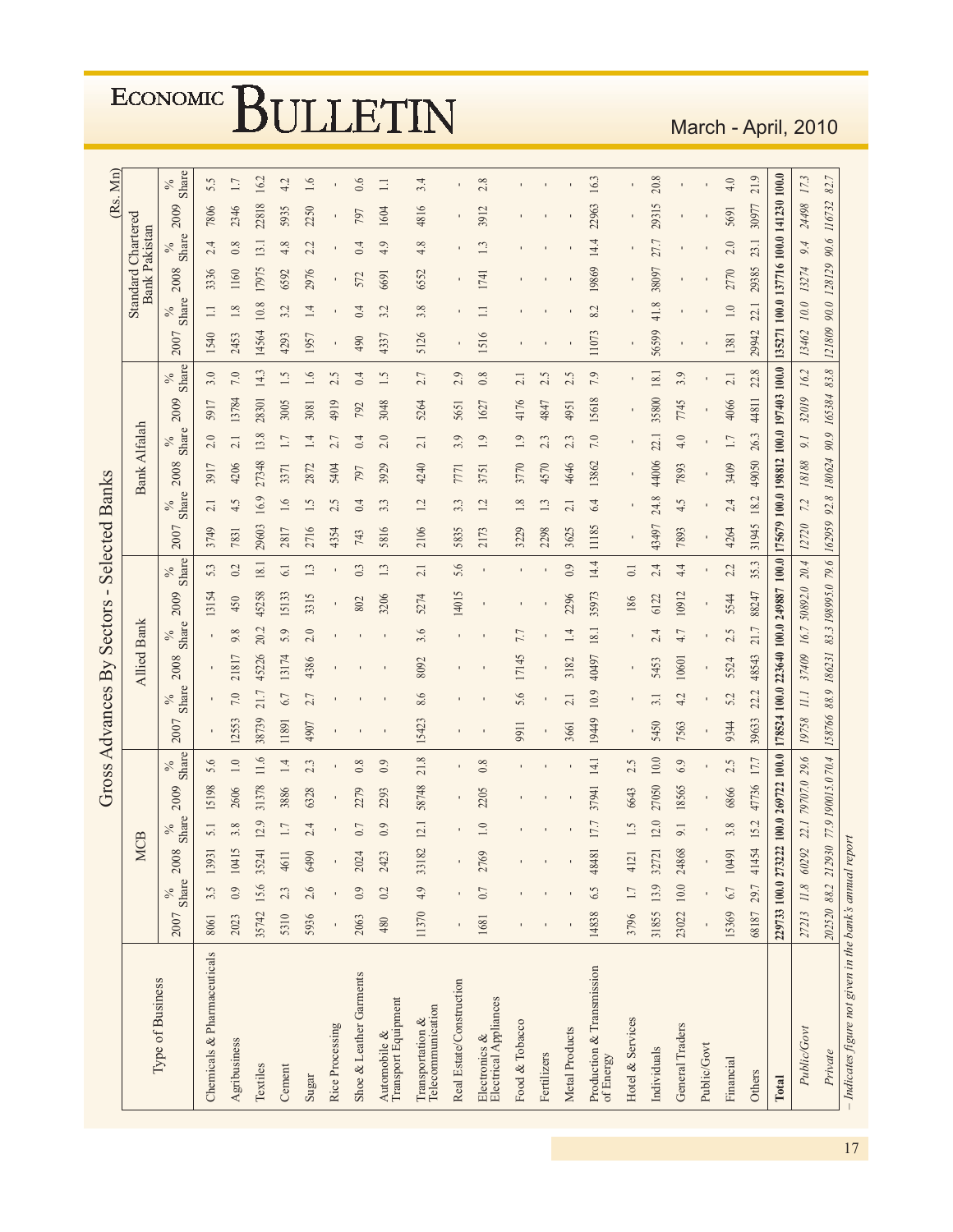|                                                                                       |        |             | Non                   | Performing Loans By Business Segments |                                                     |                   |                   |                 |                 |                   |                 | $\blacksquare$ | <b>Selected Banks</b> |                    |        |      |               |                              |                           |                      | (Rs. Mn)      |
|---------------------------------------------------------------------------------------|--------|-------------|-----------------------|---------------------------------------|-----------------------------------------------------|-------------------|-------------------|-----------------|-----------------|-------------------|-----------------|----------------|-----------------------|--------------------|--------|------|---------------|------------------------------|---------------------------|----------------------|---------------|
| Type of Business                                                                      |        | of Pakistan | National Bank         |                                       | Habib Bank                                          |                   |                   | United Bank     |                 |                   | <b>MCB Bank</b> |                |                       | <b>Allied Bank</b> |        |      | Bank Al Falah |                              | <b>Standard Chartered</b> | <b>Bank Pakistan</b> |               |
|                                                                                       | 2007   | 2008        | 2009                  | 2007                                  | 2008                                                | 2009              | 2007              | 2008            | 2009            | 2007              | 2008            | 2009           | 2007                  | 2008               | 2009   | 2007 | 2008          | 2009                         | 2007                      | 2008                 | 2009          |
| Chemicals & Pharmaceuticals                                                           | 1528   | 3884        | 3801                  | 99                                    | 381                                                 | 484               | 780               | 165             | 309             | 22                | 118             | 153            | 192                   | 151                | 133    | 33   | 49            | 60                           | 144                       | 496                  | 186           |
| Agribusiness                                                                          |        |             | 1698 1602 2219        | 4806                                  | 3026                                                | 3744              | 1356              | 1625            | 1508            | 268               | 912             | 713            | 335                   | $\circ$            | $\Box$ | 210  | 338           | 426                          | 477                       | $\sim$               | $\mathcal{L}$ |
| Textiles                                                                              |        |             | 14556 17965 22977     | 8718                                  | 14093                                               | 15121             | 5540              | 6154            | 9841            | 1279              | 2921            | 3863           | 1591                  |                    | 3504   | 717  | 2059          | 2620                         | 3166                      | 5655                 | 7092          |
| Cement                                                                                | 1193   | 2506        | 5125                  | 15                                    | 500                                                 | 500               | $20\,$            | 32              | 4               |                   |                 |                |                       |                    |        |      | $\tilde{\xi}$ |                              |                           |                      |               |
| Sugar                                                                                 | 1340   | 1721        | 2832                  |                                       | 514                                                 | 432               | 35                | 35              | 34              | $\overline{21}$   | 388             | 1178           |                       |                    |        |      |               |                              |                           |                      |               |
| Rice Processing                                                                       | 819    |             | 1806 1869             |                                       | $\begin{array}{c} \rule{0.2cm}{0.15mm} \end{array}$ |                   |                   | $\blacksquare$  |                 |                   |                 |                |                       |                    |        |      |               |                              |                           |                      |               |
| Shoe & Leather Garments                                                               | 108    | 264         | 215                   | 487                                   | 521                                                 | 219               | $\infty$          | 50              | 242             | $\overline{7}$    | 107             | 118            |                       | 2323               | 2698   |      |               |                              | $\overline{15}$           | 12                   | 20            |
| $\begin{array}{l} \mbox{Automobile & \bf \&\\ \mbox{Transport Equipment} \end{array}$ | 362    | 935         | 893                   | 525                                   | 751                                                 | 1276              | 150               | 783             | 751             | 3                 | 116             | 134            |                       |                    |        |      | 98            | 73                           | 30                        | 829                  | 615           |
| Telecommunication<br>Transportation &                                                 | $70\,$ | 2564        | $\overline{ }$<br>339 |                                       | 251                                                 | 261               | 3                 | $\overline{14}$ | $\mathbf I$     | 35                | 73              | 49             | 945                   | 679                | 358    |      |               |                              |                           |                      |               |
| Real Estate/Construction                                                              | 335    | 376         | 908                   |                                       | 2034                                                | 1805              | 2270              | 3059            | 4106            | 85                | $\rm 80$        | 68             | ı                     | 356                | 799    |      |               |                              |                           |                      |               |
| <b>Electrical Appliances</b><br>Electronics &                                         | 168    | 1456        | 2426                  | 178                                   | 2801                                                | 2707              | 150               | 240             | 543             | 133               | 558             | 339            |                       |                    |        |      |               |                              | 275                       |                      |               |
| Food & Tobacco                                                                        | 969    |             | 1074 1291             | 519                                   | 450                                                 | 446               | 786               | 714             | 795             |                   |                 |                | 352                   |                    |        |      |               |                              |                           |                      |               |
| Fertilizers                                                                           | 211    | 256         | 380                   |                                       |                                                     |                   | $\overline{7}$    | 37              | $\circ$         |                   |                 |                |                       |                    |        |      |               |                              |                           |                      |               |
| Metal Products                                                                        | 1994   | 1403        | $\infty$<br>146       | 118                                   | 1157                                                | 491               | 258               | $\ddot{4}$      | 2               |                   |                 |                |                       |                    |        |      |               |                              |                           |                      |               |
| Production & Transmission<br>of Energy                                                | 1216   | 1148        | 1685                  | 27                                    | 29                                                  | 1614              |                   | 154             | 2928            | $\mathbf{C}$      | 4               |                |                       |                    |        |      |               |                              |                           | 492                  | 550           |
| Hotel & Services                                                                      | 57     | 531         | 787                   |                                       |                                                     |                   | 127               | 202             | 489             | 288               | 296             |                |                       |                    |        |      |               |                              |                           |                      | ı             |
| Individuals                                                                           | 896    | 2358        | 3013                  | 630                                   | 2093                                                | 2522              | 6601              | 8206            | 11143           | 784               | 1444            | 2805           | 189                   | 288                | 239    | 1749 | 2489          | 3491                         | 3068                      | 2709                 | 3552          |
| General Traders                                                                       | 1662   |             | 3770 4776             | 1821                                  | 2138                                                | 3549              | 848               | 963             | 1025            | 5178              | 3147            | 5010           | 624                   | 1518               | 1863   | 797  | 636           | 795                          |                           |                      |               |
| Public/Govt                                                                           |        |             |                       | 101                                   | $\blacksquare$                                      |                   |                   |                 | $\blacksquare$  |                   |                 |                |                       |                    |        |      |               |                              |                           |                      |               |
| Financial                                                                             | $60\,$ | 105         | 529                   | 2338                                  | 5                                                   | $\overline{5}$    | 133               | 20              | $\overline{10}$ | 53                | 2094            | 870            |                       | 786                | 650    |      |               |                              | 64                        |                      |               |
| Others                                                                                |        |             | 9076 10738 10332      | 6311                                  | 5342                                                | 7133              | 2876              | 5295            | 5365            | 2502              | 6011            | 7939           | 7127                  | 7355               | 6026   | 1111 | 3262          | 8720                         | 3751                      | 6339                 | 9371          |
| Total                                                                                 |        |             | 38318 56462 70923     |                                       |                                                     | 27693 36086 42309 | 22012 27839 39101 |                 |                 | 10725 18269 23239 |                 |                | 11355 13772 16281     |                    |        | 4705 |               | 8934 16186 10990 16534 21388 |                           |                      |               |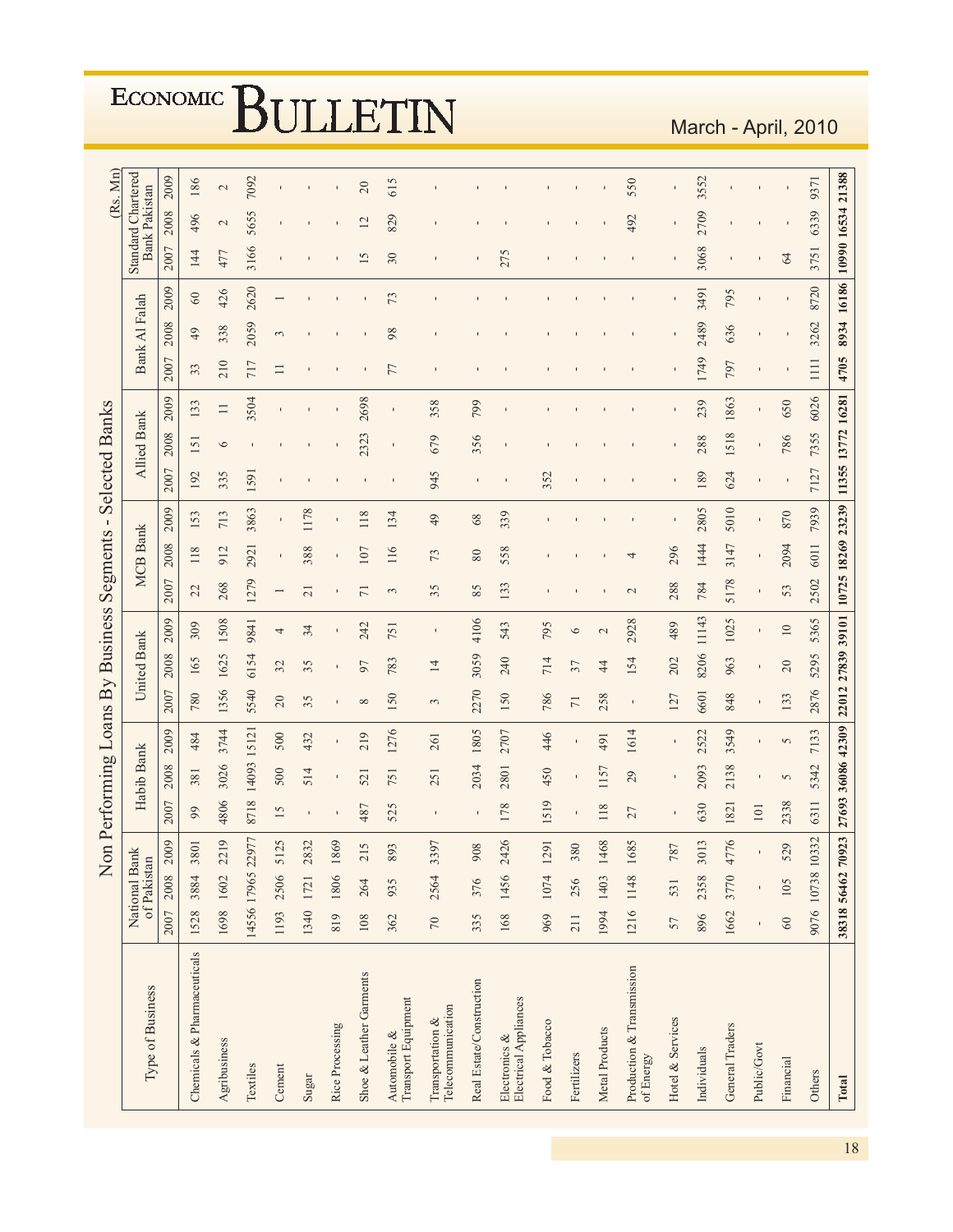|                                                                             |        |             |                               |                |                |       |         |                    | NPLs to Gross Advances Ratio |                                |                 |      |          |                    |             |                          |               |          |                           |                      | $\binom{6}{0}$  |
|-----------------------------------------------------------------------------|--------|-------------|-------------------------------|----------------|----------------|-------|---------|--------------------|------------------------------|--------------------------------|-----------------|------|----------|--------------------|-------------|--------------------------|---------------|----------|---------------------------|----------------------|-----------------|
| Type of Business                                                            |        | of Pakistan | National Bank                 |                | Habib Bank     |       |         | <b>United Bank</b> |                              |                                | <b>MCB Bank</b> |      |          | <b>Allied Bank</b> |             |                          | Bank Al Falah |          | <b>Standard Chartered</b> | <b>Bank Pakistan</b> |                 |
|                                                                             | 2007   | 2008        | 2009                          | 2007           | 2008           | 2009  | 2007    | 2008               | 2009                         | 2007                           | 2008            | 2009 | 2007     | 2008               | 2009        | 2007                     | 2008          | 2009     | 2007                      | 2008                 | 2009            |
| Chemicals & Pharmaceuticals                                                 | 57.5   | 74.5        | Q<br>3<br>$\overline{12}$     | 0.6            | 1.4            | 2.0   | 17.9    | 3.3                | 5.1                          | 0.3                            | 0.8             | 1.0  |          |                    | $1.01\,$    | 0.9                      | 1.3           | 1.0      | 9.4                       | 1.3                  | 2.4             |
| Agribusiness                                                                | 7.7    | 6.9         | -:<br>$\Box$                  | 18.1           | ÿ<br>12.       | 16.3  | 9.4     | 5.7                | 3.0                          | 13.2                           | 8.8             | 27.4 | $\sim$   |                    | 2.44        | $\overline{ }$<br>$\sim$ | 8.0           | 3.1      | 19.4                      | 29.1                 | 0.1             |
| Textiles                                                                    | 25.4   | 26.7        | 34                            | 10.3           | 15.5           | 18.1  | 8.6     | 9.1                | 16.0                         | 3.6                            | 8.3             | 12.3 |          |                    | 7.74        | 4<br>$\sim$              | 7.5           | 9.3      | 21.7                      | 11.5                 | $\frac{11}{11}$ |
| Cement                                                                      | 12.3   | 24.0        | 4<br>57                       | 0.1            | 3.3            | 3.2   | 0.2     | 0.6                | 0.1                          |                                |                 |      |          |                    |             | 0.4                      | 0.1           | 0.03     |                           |                      |                 |
| Sugar                                                                       | 17.0   | 23.0        | $\infty$<br>$\overline{31}$   | $\mathbf I$    | 9.3            | 13.4  | 0.4     | 0.5                | 0.5                          | 0.4                            | 6.0             | 18.6 |          |                    |             |                          |               |          |                           |                      |                 |
| Rice Processing                                                             | 7.6    | 20.6        | $\circ$<br>23                 |                | $\blacksquare$ |       |         |                    |                              | $\blacksquare$                 | $\blacksquare$  |      |          |                    |             |                          |               |          |                           |                      |                 |
| Shoe & Leather Garments                                                     | 16.5   | 34.1        | $\infty$<br>25                | 18.5           | 20.9           | 10.3  | 0.3     | 3.1                | 11.0                         | 3.4                            | 5.3             | 5.2  |          |                    | 336.4       |                          |               |          | $\ddot{\phantom{1}}$      |                      | 2.5             |
| Transport Equipment<br>Automobile &                                         | 6.4    | 25.5        | 4<br>$\overline{c}$           | 5.1            | 7.6            | 14.9  | 2.4     | 4.<br>$\infty$     | 14.4                         | 0.6                            | 4.8             | 5.8  |          |                    | $\mathbf I$ | 1.3                      | 5<br>$\sim$   | 2.4      | 0.7                       | r.                   | 38.3            |
| Telecommunication<br>Transportation &                                       | 0.3    | 10.4        | 7<br>13                       |                | 1.2            | 1.3   | $\circ$ | 0.1                | $\blacksquare$               | 0.3                            | 0.2             | 0.1  | 6.1      | 8.4                | 6.8         |                          |               |          |                           |                      |                 |
| Real Estate/Construction                                                    | 4.5    | 5.1         | S.<br>$\Box$                  |                |                |       | 22.5    | 14.0               | 15.7                         |                                |                 |      |          |                    | 5.7         |                          |               |          |                           |                      |                 |
| Electrical Appliances<br>Electronics &                                      | 1.2    | 19.5        | 4.<br>33                      | 1.5            | 26.0           | 20.6  | 3.3     | 5.1                | 25.3                         | 7.9                            | 20.2            | 14.8 |          |                    |             |                          |               |          | 18.1                      |                      |                 |
| Food & Tobacco                                                              | 53.4   | 57.0        | L.<br>$\rm 81$                | 29.3           | 7.3            | 8.2   | 16.3    | 9.6                | 10.9                         |                                |                 |      | 3.6      | 1.81               |             |                          |               |          |                           |                      |                 |
| Fertilizers                                                                 | 6.5    | 2.0         | $\circ$<br>2                  | $\blacksquare$ |                |       | 1.4     | 0.7                | $\overline{0}$               |                                |                 |      |          |                    |             |                          |               |          |                           |                      |                 |
| Metal Products                                                              | 70.6   | 43.3        | $\sigma$<br>$^{\circ}$        | 3.7            | 16.4           | 8.9   | 4.6     | 4.7                | 0.4                          |                                |                 |      |          |                    |             |                          |               |          |                           |                      |                 |
| Production & Transmission<br>of Energy                                      | 3.3    | 2.7         | $\sim$                        | $\overline{0}$ | 0.1            | 4.2   | $\circ$ | 0.4                | 7.1                          |                                |                 |      |          |                    |             |                          |               |          |                           | Č.<br>$\mathbf{c}$   | 2.4             |
| Hotel & Services                                                            | 0.9    | 5.0         | 5<br>5                        |                |                |       | 4.7     | 6.3                | 18.2                         | 7.6                            | Lj.<br>L.       |      |          |                    |             |                          |               |          |                           |                      |                 |
| Individuals                                                                 | $\Box$ | 3.2         | $\circ$<br>3                  | 1.5            | 6.3            | $6.8$ | 9.6     | 9.1                | 14.1                         | J.<br>$\overline{\mathcal{C}}$ | 4.4             | 10.4 | 3.5      | 5.3                | 3.9         | 4.0                      | 5.7           | 9.8      | 5.4                       | $\overline{11}$      | 12.1            |
| General Traders                                                             | 10.7   | 20.1        | 0.<br>25                      | 13.2           | 5.7            | 10.8  | 5.6     | 7.3                | 8.9                          | r.<br>22.                      | 12.7            | 27.0 | $\infty$ | $\overline{4}$     | 17.07       | 10.1                     | 8.1           | 10.3     |                           |                      |                 |
| Public/Govt                                                                 |        |             |                               | 0.2            |                |       |         |                    |                              |                                |                 |      |          |                    |             |                          |               |          |                           |                      |                 |
| Financial                                                                   | 0.4    | $\Box$      | L,<br>4                       | 16.8           | $\circ$        | 0.1   | 2.7     | 0.3                | 0.2                          | 0.3                            | 20.0            | 12.7 |          | 14.2               | 11.7        |                          |               |          | 4.6                       |                      |                 |
| Others                                                                      | 26.0   | 12.9        | 4<br>$\circ$                  | 8.6            | 11.6           | 16.5  | 6.5     | 10.3               | 12.2                         | 3.7                            | 14.5            | 16.7 | 18       | 15                 | 6.8         | 3.5                      | 6.3           | 4<br>19. | S.<br>12.                 | 10.0                 | 30.3            |
| Total                                                                       | 10.2   | 12.3        | $\ddot{a}$<br>$\overline{13}$ | 6.9            | 7.8            | 9.1   | 6.9     | 7.1                | 10.2                         | 4.7                            | 6.7             | 8.6  | 6.4      | 6.2                | 6.5         | 2.7                      | 4.5           | 8.2      | 8.1                       | 12.0                 | 15.1            |
| $-$ Indicates figures not given for that sector in the bank's annual report |        |             |                               |                |                |       |         |                    |                              |                                |                 |      |          |                    |             |                          |               |          |                           |                      |                 |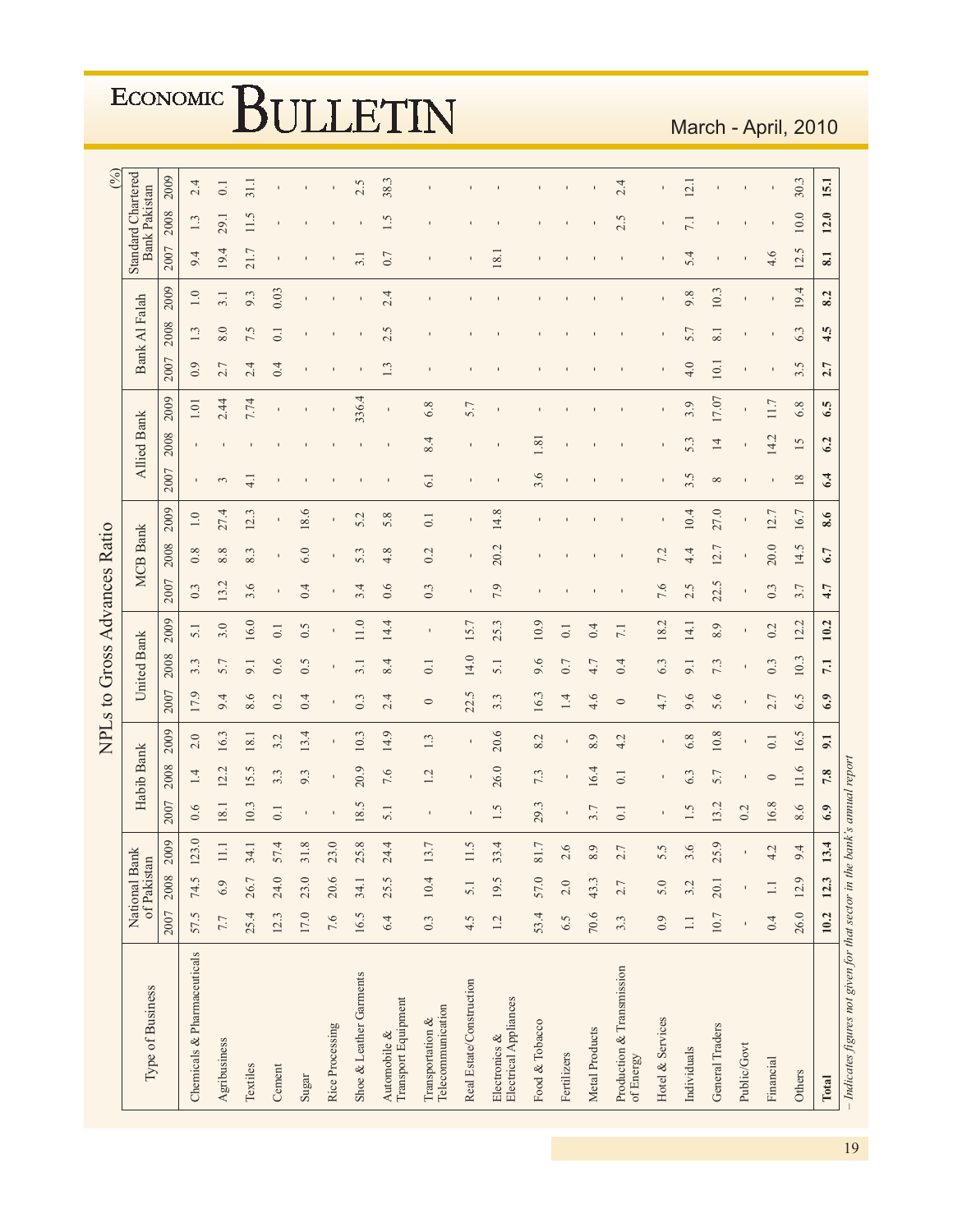### **Market Analysis**

Mixed

april

Market Review - March To April 2010

The market during the period under review posted modest gains mostly due to the momentum built up in March while the month of April was mixed and ended on a dull note. Overall, the KSE-100 Index during March to April 2010 jumped by 770 points or 8.0 percent to close at 10,428 on average daily turnover of 175.92m.



The first few days of the month saw the KSE-100 Index following the same sluggish pattern that was witnessed near the end of February. The circular debt issue and its ramifications on the profitability and dividend payout of major stocks such as OGDC, PPL and PSO had a negative impact on share prices. Fortunately, the lackluster activity did not continue for long, as the Index began to rally and inch towards the 10,000 psychological barrier over the next 10 days. The KSE-100 Index gained 606 points from March 3 to 12 to close at 10,025, the first time the benchmark index closed above 10,000 in the last 17 months. The main impetus behind this achievement was the net inflow of foreign funds in the equity bourses that went towards purchasing of heavyweight stocks in sectors such as oil, banking and chemicals. In addition, there was improvement reported in macroeconomic indicators such as workers' remittances and the continued reduction in the trade deficit.

The third week of March saw the KSE-100 Index trading in a narrow band due to profit

taking and concerns over the circular debt issue. Fortunately, the market snapped out of its sluggishness during the following week on the back of positive news flow regarding the Pakistan-U.S. strategic dialogue that was held in Washington during the middle of the week. Appreciation was expressed by the U.S. over Pakistan's efforts in fighting the war on terrorism and also, U.S. officials made commitments to aid Pakistan in its energy crisis.

Earlier a roadshow was held in New York to highlight Pakistani equity markets in which the KSE Managing Director was a participant. The KSE Managing Director later met the President of MSCI Index and other leading portfolio managers resulting in speculation among investors that Pakistan may return to the MSCI emerging market index. The KSE-100 Index gained 137 points from March 19 to 26 to close at 10,137. The last 3 trading days of the month saw the Index end on a strong note due to buying interest in selective Index heavyweight stocks. The KSE-100 Index closed out the month at 10,178.

The market was mixed with the first half of the month being slightly bullish while the second half was dull and range bound. The KSE-100 Index gained 249 points or  $2.45\%$ during April 2010 to close at 10,428 while the KSE-30 Index improved by 64 points or  $0.62$  percent to 10,490. The average daily turnover during April was 194.32m shares compared to 157.52m shares during March.

The KSE-100 Index continued to march forward from where it left off in the previous month. In the first nine days of April, the benchmark Index gained 408 points or 4.0 percent to close at 10,586. The main factor behind this surge was the net foreign buying activity in major stocks from sectors such as oil & gas, banking and chemicals. The sanguine sentiments among investors could be justified by the positive developments during this period such as:

20

March madness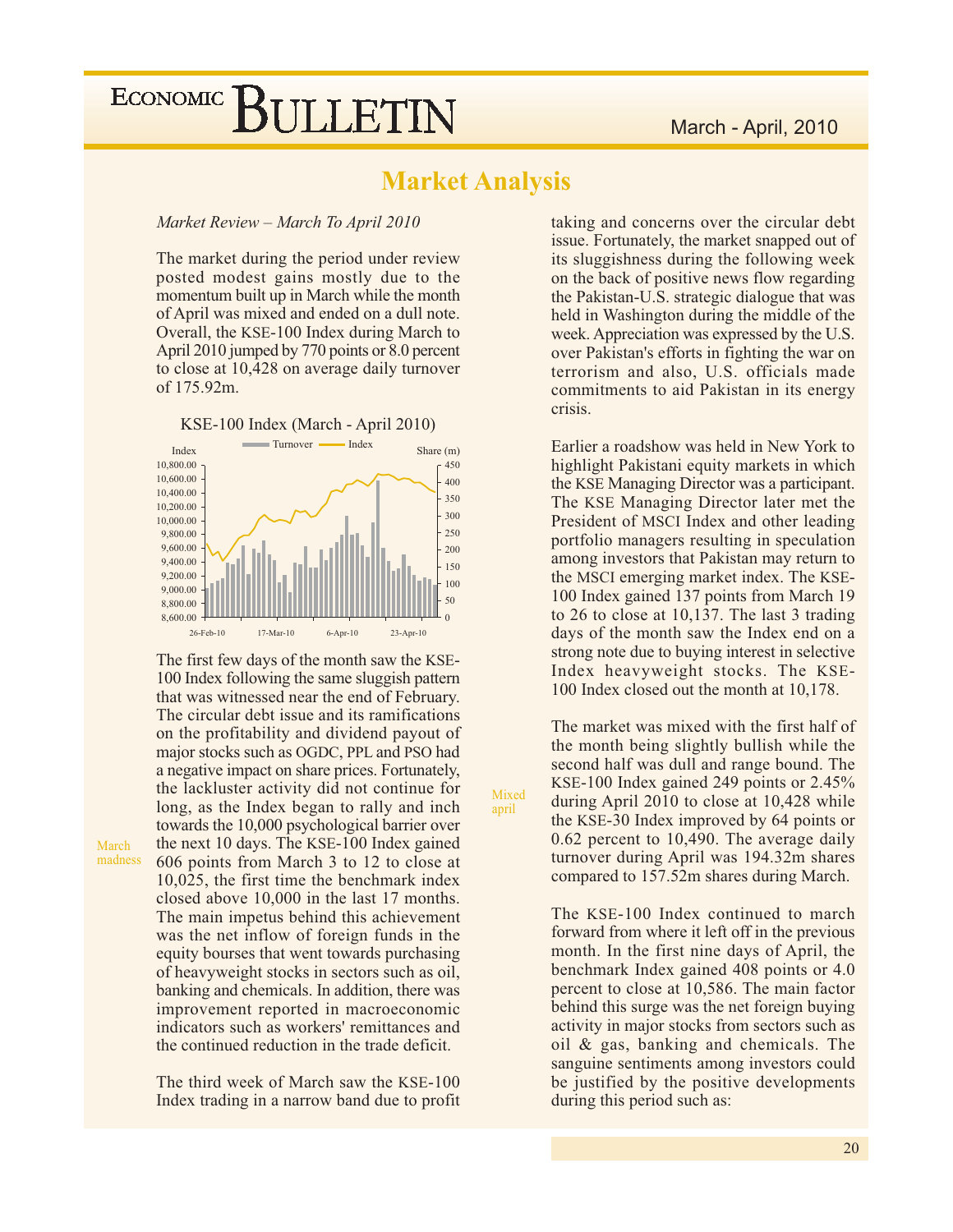- The passage of the 18th Amendment Bill in the National Assembly.
- Moody's affirmation of Pakistan's sovereign rating with a stable outlook.
- Yields on Pakistan Eurobond falling below 8 percent for the first time in nearly 2 years and;
- Slight recovery in banking credit to the private sector.

However, the second week of the month saw the market become flat, as foreign inflows into the bourse began to slow down. It appears that foreign investors were heading to the sidelines while the activity shifted from top tier scrips to lower tier scrips, as local investors stole the spotlight. Besides the slowdown in foreign flows, the market was adversely impacted by news flow such as the compliance problems between the GoP and the IMF over the approval of the fifth tranche and the March 2010 inflation data continued to show a rising trend causing uncertainty about future monetary policy direction by the SBP. Fortunately, the KSE-100 Index displayed some resilience during mid-week gaining 72 points to close on April 16 at 10,659.

The KSE-100 Index continued to be sluggish during the third week of April. Despite some positive developments on the economic front such as 67.75 percent YoY decline in the 9mFY10 current account deficit and 3 percent growth recorded in the LSM sector during 8mFY10 and also solid quarterly results posted by major Index stocks form the oil and banking sectors, the market was reeling from the decrease in foreign inflows and news reports that the Finance Ministry was re-evaluating the capital gains tax mechanism expected for FY11 that was agreed upon between the then Finance Minister Shaukat Tarin and the KSE back in February.

The final week of the month was not any better than the previous week as the KSE-100 Index remained dull and lackluster due to profit taking in most stocks, as there were concerns among investors about the circular

#### March - April, 2010

debt issue and the impact of gas curtailment to the fertilizer sector. The Index shed 178 points in the final week to end the month at 10,428.

The Pakistan market PE is 7.40x and trading at a 45 percent discount to the regional average of 13.51x. Based on dividend yield, Thailand Regional is the most attractive at 8.89 percent as valuation compared to the regional average of 2.67 percent, followed by Pakistan (5.68 percent) and Malaysia (2.84 percent).

#### **Regional Valuation Comparison**

|             | 12m F      | 12m F              |
|-------------|------------|--------------------|
| Country     | <b>PEx</b> | Dividend Yield (%) |
| China       | 17.27      | 1.21               |
| Hong Kong   | 14.06      | 2.41               |
| India       | 14.78      | 1.07               |
| Indonesia   | 14.03      | 1.37               |
| Malaysia    | 13.64      | 2.84               |
| Pakistan    | 7.40       | 5.68               |
| Philippines | 12.67      | 2.36               |
| Singapore   | 13.84      | 2.81               |
| South Korea | 9.66       | 1.29               |
| Taiwan      | 14.42      | 2.41               |
| Thailand    | 10.72      | 8.89               |
|             |            |                    |

Source: Thomson One Analytics, Date: August 15, 2010

The status of the next IMF tranche appears a bit uncertain as the Executive Board meeting has been postponed to mid-May, as the issues of VAT introduction and hike in power tariffs have been the main hurdles in gaining approval for the release of the funds. However, it seems that the GoP will likely acquiesce to the IMF demands since the government had earlier agreed to these conditions and may not have a strong argument to delay implementation and also, the funds are needed, as the balance of payment may regress going forward if commodity prices and oil prices begin to climb on the back of global economic recovery expected this year.

Looking

ahead

In addition, the federal budget is expected to be late May or early June and so, we expect the market activity to be cautious in the immediate term.

> (Contributed by Taurus Securities Ltd, a subsidiary of National Bank of Pakistan)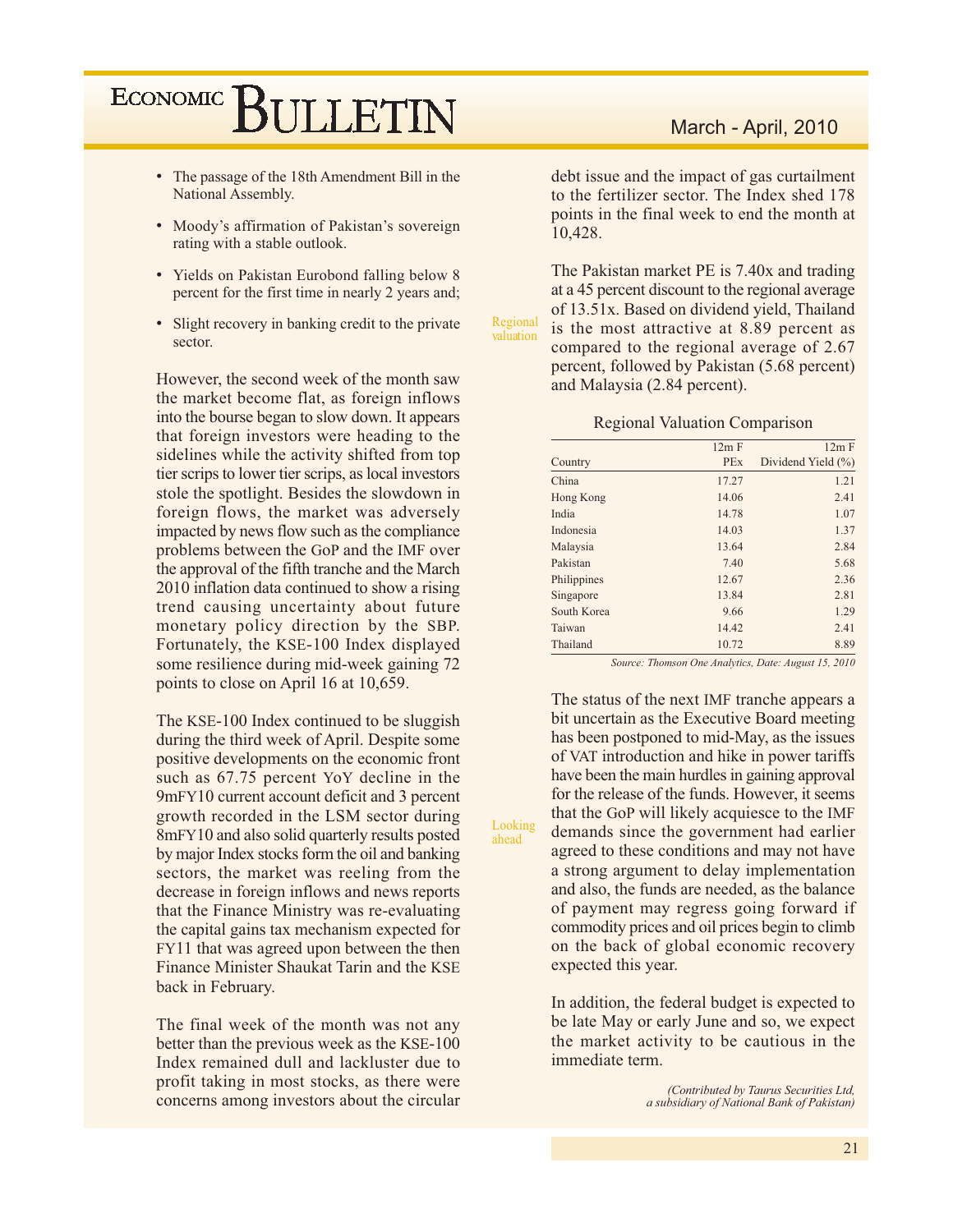### **Book/Report Reviews**

Report of the Panel of Economists On Medium-Term Development **Imperatives and Strategy for Pakistan Planning Commission** Government of Pakistan - April 2010

The above mentioned Report has been prepared by the Advisory Panel of Economists to the Planning Commission, Government of Pakistan. With relevant chapters on growth strategies and development priorities, institutional framework for development and social policy  $\&$  social problem, it is expected that the Report would be an important input in the preparation of the Tenth Five Year Plan.

The purpose of this Report was to propose strategies and development priorities for broad based sustainable growth. However, missing from the Report are recommendations for a major challenge, perhaps the major challenge facing the economy, the current energy crisis which is a major constraint to the country's sustained economic growth and hence, its ability to alleviate poverty. The power supply deficit has crossed 5000MW during summer peak of 2009. Extended power outages and gas shortages have had a negative effect on people and businesses.

The Report has been divided into four parts; macroeconomic framework, growth strategies and development priorities, institutional framework for development and social policy and social protection.

After providing a macroeconomic framework for the Tenth Five Year Plan, the Report discusses the development priorities. While the economy has been able to achieve fairly decent rates of economic growth, the process has not been sustainable. To move to higher sustainable growth rate it is necessary to tackle the lack of domestic savings.

Recommendations have been given in this part of the Report to improve financial intermediation, to enhance competitiveness of the economy, to facilitate trade, to reduce cost of doing business, to improve housing and commerce, to strengthen SMEs, for the agricultural sector, etc.

The Report has discussed that the failure to achieve sustained growth and overcome poverty are rooted in an institutional structure that excludes the majority of the population from the process of investment, access over high quality education, health and equitable access over markets. It is on the basis of this exclusion that a small elite is able to appropriate rents while leaving the majority of the population in a state of economic deprivation. Such an institutional structure not only generates mass poverty, acute inter personal and inter regional inequalities but also places severe stresses on both state and society.

Part IV of the Report analyses the role of social protection in addressing the present crisis. The various instruments of social protection have been discussed. There are a number of structural inequalities in society and economy that require attention. Some of these need to be addressed through proactive social policy of the state. The Report has reemphasized the manner in which the immediate response to the crisis should be shaped.

Compendium on Gender Statistics of Pakistan - 2009 Federal Bureau of Statistics, March 2010

The Report presents gender disaggregated data on population, education, health, family planning, employment, time use pattern and public representation. The information on the content and range of unremunerated work is imperative to formulating and implementing socioeconomic development plans with gender equality.

One of the chapters of the Report briefly describes certain aspects of women participation in public life, such as elected representative in the Parliament, ministerial positions, women associations, women in media and women in development activities.

There is an exhaustive Statistical appendix of over 200 pages.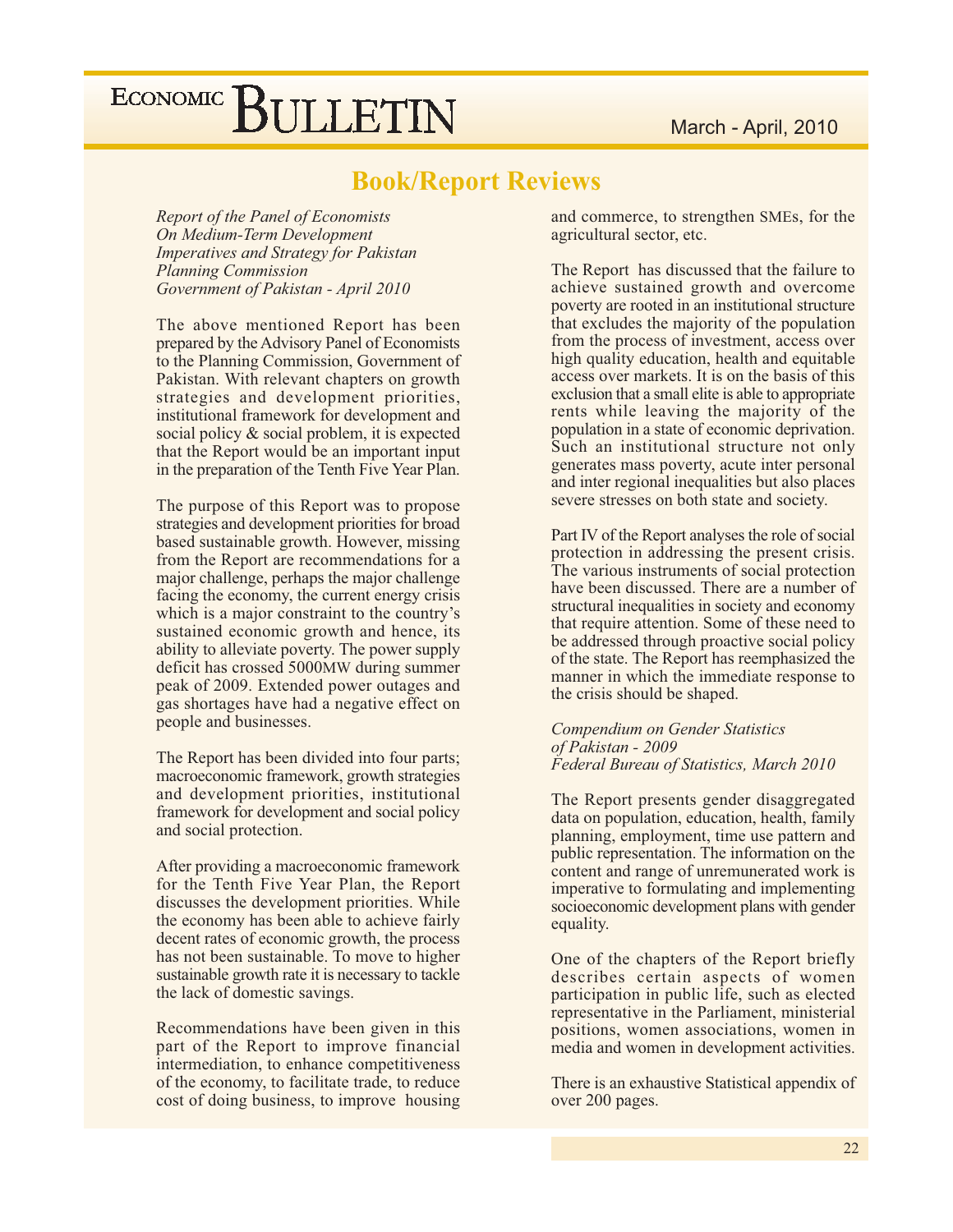### Pakistan Economy - Key Economic Indicators

|                               | Unit            | 2001-02 | 2002-03 | 2003-04 | 2004-05 | 2005-06 | 2006-07 | 2007-08 | 2008-09 |
|-------------------------------|-----------------|---------|---------|---------|---------|---------|---------|---------|---------|
| <b>Output and Prices</b>      |                 |         |         |         |         |         |         |         |         |
| GNP Size (MP)                 | Rs.bn           | 4476    | 5027    | 5765    | 6634    | 7773    | 8831    | 10494   | 13503   |
| GDP Size (FC)                 | Rs.bn           | 4146    | 4534    | 5250    | 6123    | 7158    | 8235    | 9962    | 12459   |
| Income Per Capita             | \$              | 504     | 579     | 669     | 733     | 836     | 921     | 1042    | 1046    |
| Real Growth                   | $(\%)$          |         |         |         |         |         |         |         |         |
| <b>GNP</b>                    |                 | 5.1     | 7.9     | 6.4     | 8.3     | 5.6     | 6.7     | 4.1     | 2.6     |
| <b>GDP</b>                    |                 | 3.1     | 4.7     | 7.5     | 9.0     | 5.8     | 6.8     | 4.1     | 2.0     |
| Agriculture                   |                 | 0.1     | 4.1     | 2.4     | 6.5     | 6.3     | 4.1     | 1.1     | 4.7     |
| Manufacturing                 |                 | 4.5     | 6.9     | 14.0    | 15.5    | 8.7     | 8.3     | 4.8     | $-3.3$  |
| <b>Services Sector</b>        |                 | 4.8     | 5.2     | 5.8     | 8.5     | 6.5     | 7.0     | 6.6     | 3.6     |
| Prices                        |                 |         |         |         |         |         |         |         |         |
| Consumer Price Inflation*     | $(\%)$          | 3.5     | 3.1     | 4.6     | 9.3     | 7.9     | 7.8     | 12.0    | 20.8    |
| Wholesale Price Inflation*    | (%)             | 2.1     | 5.6     | 7.9     | 6.8     | 10.1    | 6.9     | 16.4    | 18.2    |
| Food Inflation*               | $(\%)$          | 2.5     | 2.8     | 6.0     | 12.5    | 6.9     | 10.3    | 17.6    | 23.7    |
| Non Food Inflation*           | $(\%)$          | 4.2     | 3.3     | 3.6     | 7.1     | 8.6     | 6.0     | 7.9     | 18.4    |
| Core Inflation*               | $(\%)$          | 2.0     | 2.5     | 3.8     | 7.2     | 7.5     | 5.9     | 8.4     | 18.1    |
| Gold Tezabi (Karachi)         | Rs./10 grams    | 5865    | 6378    | 7328    | 8216    | 10317   | 12619   | 16695   | 22195   |
| Motor Gasoline Premium        | Rs/Ltr          | 31.60   | 33.08   | 33.91   | 40.75   | 55.21   | 56.09   | 57.83   | 61.12   |
| Kerosene oil                  | Rs/Ltr          | 18.58   | 22.48   | 24.95   | 29.11   | 36.19   | 39.09   | 43.44   | 60.62   |
| <b>Diesel</b>                 | Rs/Ltr          | 16.70   | 21.15   | 22.72   | 26.50   | 36.45   | 38.40   | 40.97   | 54.95   |
| <b>GDP</b> Deflator           | $\%$            | 2.49    | 4.42    | 7.74    | 7.02    | 10.5    | 7.70    | 16.21   | 22.62   |
| <b>Savings and Investment</b> |                 |         |         |         |         |         |         |         |         |
| National Savings              | $%$ GDP         | 18.4    | 20.6    | 17.9    | 17.5    | 17.7    | 17.4    | 13.4    | 14.3    |
| <b>Domestic Savings</b>       | $%$ GDP         | 17.9    | 17.4    | 15.7    | 15.4    | 15.7    | 15.6    | 11.3    | 11.2    |
| <b>Gross Fixed Investment</b> | $%$ GDP         | 15.5    | 15.3    | 15.0    | 17.5    | 20.5    | 20.9    | 20.4    | 18.1    |
| Public                        | $%$ GDP         | 4.1     | 3.9     | 4.0     | 4.3     | 4.8     | 5.6     | 5.4     | 4.9     |
| Private                       | $\%GDP$         | 11.2    | 11.2    | 10.9    | 13.1    | 15.7    | 15.4    | 15.0    | 13.2    |
| <b>Public Finance</b>         |                 |         |         |         |         |         |         |         |         |
| <b>Revenue Receipts</b>       | $%$ GDP         | 14.1    | 14.5    | 13.5    | 13.5    | 13.4    | 14.0    | 13.6    | 13.6    |
| <b>Tax Revenue</b>            | $%$ GDP         | 10.4    | 10.9    | 10.3    | 9.5     | 9.4     | 9.7     | 9.8     | 9.0     |
| <b>Total Expenditure</b>      | $%$ GDP         | 21.6    | 17.9    | 15.9    | 15.4    | 15.6    | 15.7    | 18.7    | 16.1    |
| <b>Fiscal Deficit</b>         | $%$ GDP         | 4.3     | 3.7     | 2.4     | 3.3     | 4.3     | 4.3     | 7.5     | 4.3     |
| Domestic Debt                 | Rs.bn           | 1718    | 1854    | 1979    | 2150    | 2322    | 2601    | 3266    | 3853    |
| Funded                        | % Domestic Debt | 53.9    | 51.0    | 54.6    | 59.4    | 62.0    | 63.9    | 68.8    | 67.0    |
| Non Funded                    | % Domestic Debt | 46.1    | 49.0    | 45.4    | 40.6    | 38.0    | 36.1    | 31.2    | 33.0    |
| FBR Tax Collection            | Rs.bn           | 404     | 461     | 521     | 590     | 713     | 847     | 1007    | 1157    |
| Direct Taxes                  | $%$ share       | 35.3    | 33.0    | 31.7    | 31.0    | 31.6    | 39.4    | 38.5    | 38.0    |
| <b>Indirect Taxes</b>         | $%$ share       | 64.7    | 67.0    | 68.3    | 69.0    | 68.4    | 60.6    | 61.7    | 62.0    |
| <b>Monetary Sector</b>        |                 |         |         |         |         |         |         |         |         |
| Net Domestic Assets (NDA)**   | Rs.bn           | 1531    | 1539    | 1903    | 2329    | 2697    | 3080    | 4022    | 4620    |
| Net Foreign Assets (NFA)**    | Rs.bn           | 231     | 540     | 583     | 637     | 710     | 985     | 667     | 517     |

MP=Market Prices FC=Factor Cost \* Period Average